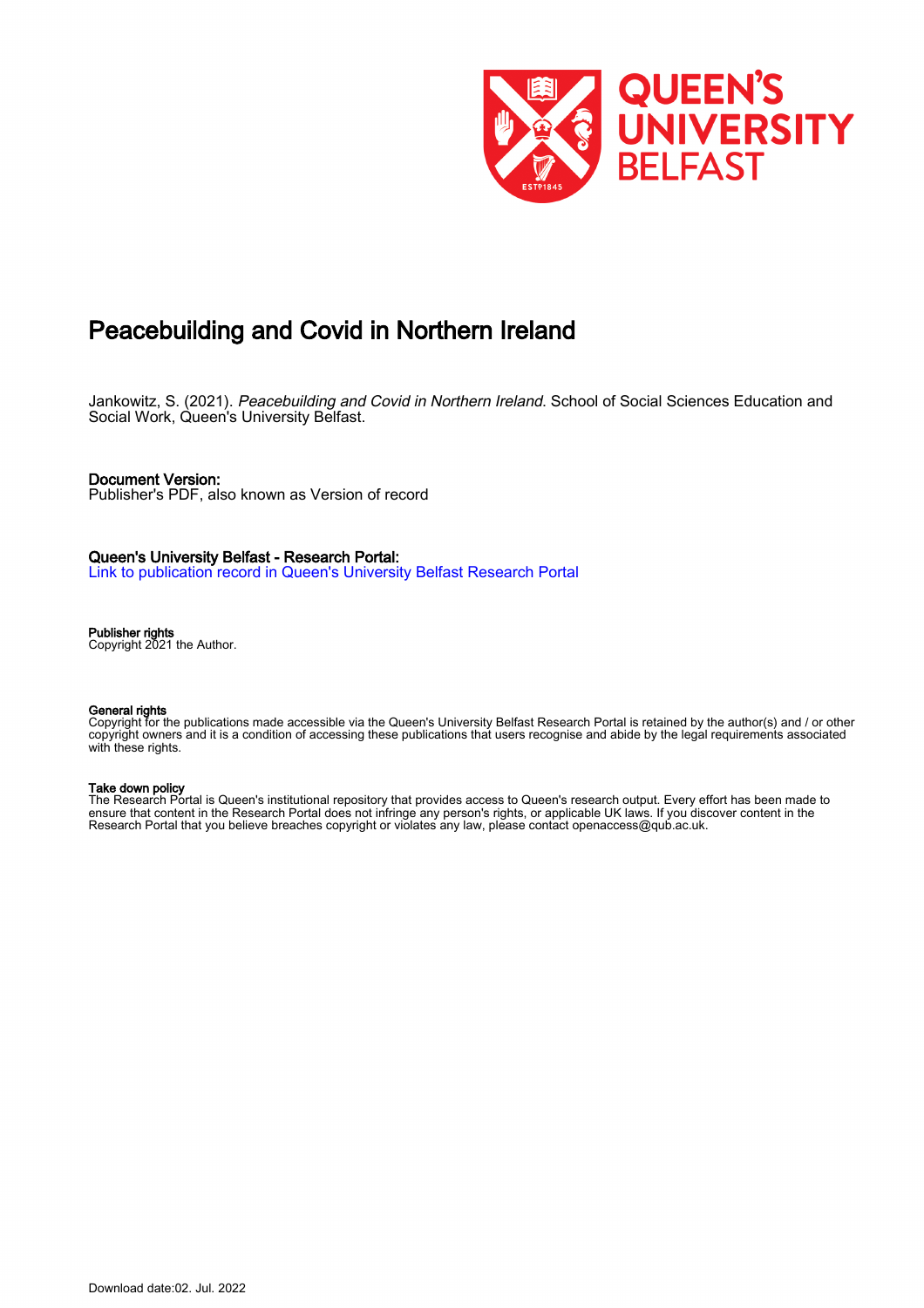# **Peacebuilding and Covid in Northern Ireland**

**Dr Sarah Jankowitz**

School of Social Science, Education and Social Work Queen's University Belfast

# **2021**

Supported by the SSESW Covid-19 Research Fund.

With many thanks to the participants for generously sharing their time and insights during such a difficult time, the Community Relations Council for assisting with identifying participants and Therese Cullen for her diligent transcription.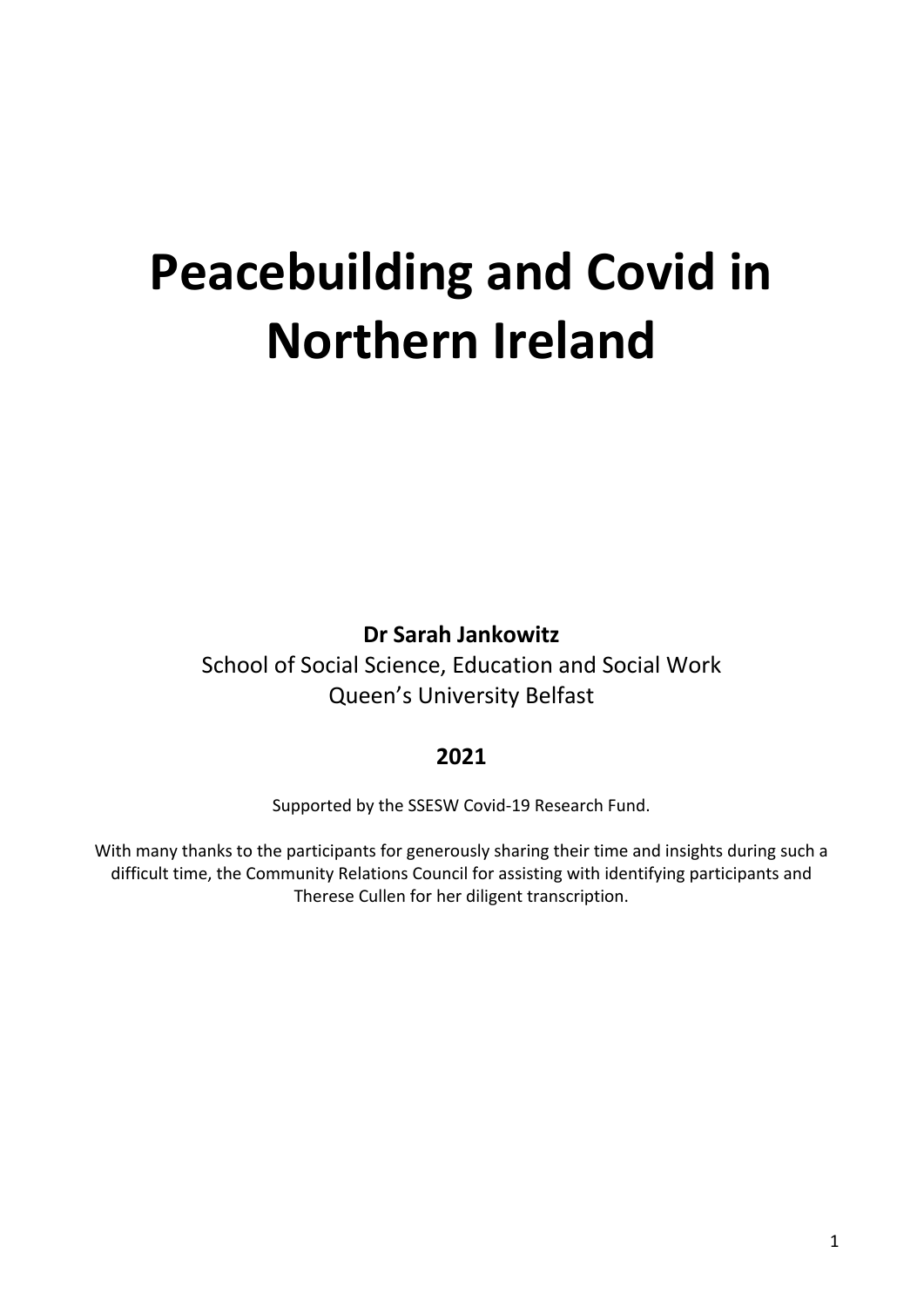# **Table of Contents**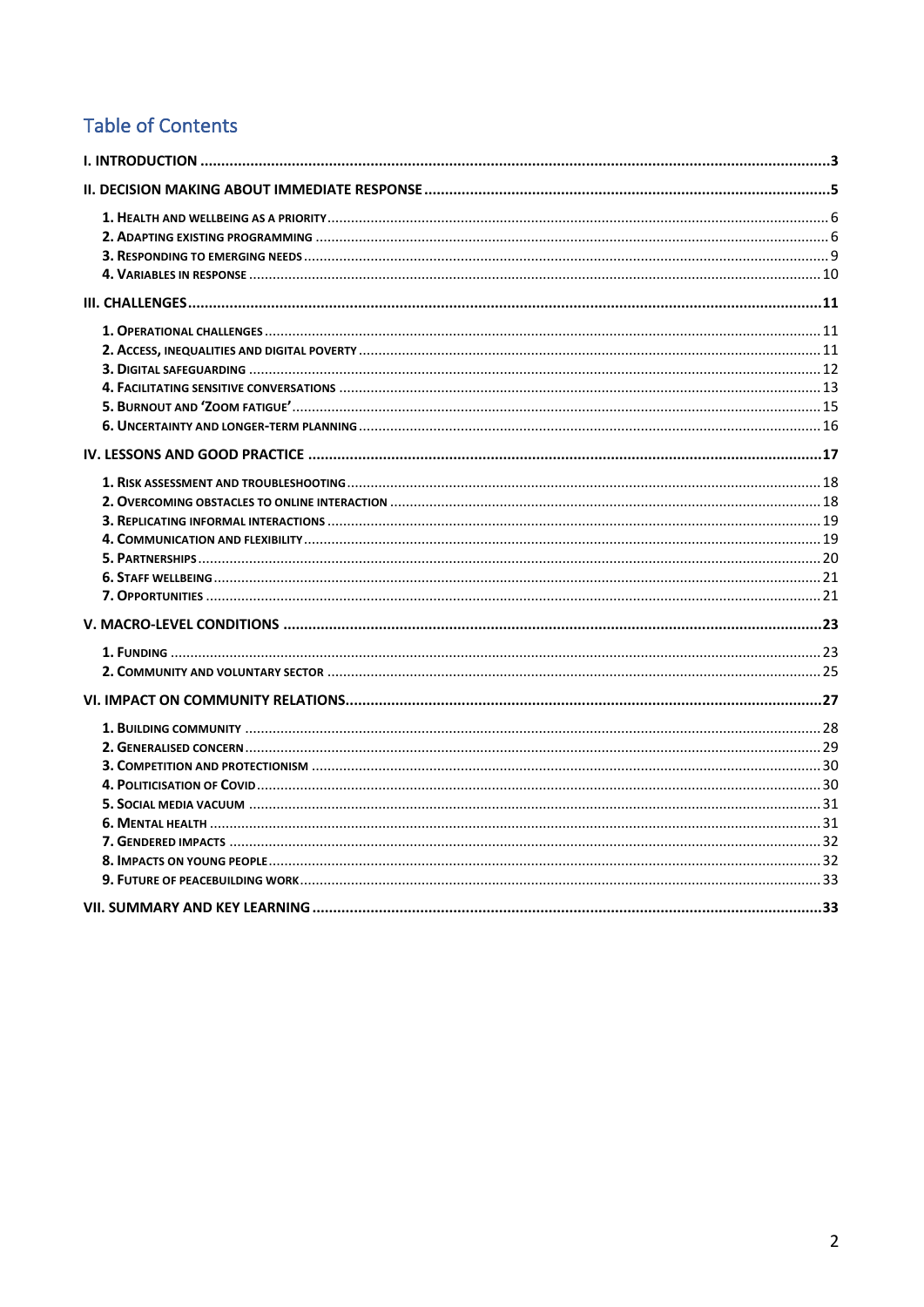#### **I. INTRODUCTION**

Although attention on peace in Northern Ireland often focuses on negotiations, power sharing and (dis)agreements at a political level, some of the most difficult and critical processes of building peace occurs at a societal and interpersonal level through sustained work to build and maintain relationships between individuals and communities. This work, which is often variably labelled peacebuilding, reconciliation, and/or community relations work, is dispersed, varied and much of it is undertaken within the community and voluntary sector. It comprises different methods and activities, engages different demographics, and is orientated towards a range of specific objectives, however the core of this work lies in *bringing people together*, whether within social groups or across communal divides, to address the direct and/or indirect legacies of conflict and to build relationships and transform conditions to develop a stable, sustainable peace.

This report outlines the findings of a study examining how organisations engaged in peacebuilding work responded and adapted to the immediate impacts of the Coronavirus pandemic on their ability to 'bring people together'. The study also examined the structures and constraints which impacted their responses, and participants' early reflections on the impacts of this period on peacebuilding and community relations in the shorter and longer term.

#### **Methods**

Semi-structured interviews were conducted with ten individuals working across nine community and voluntary organisations whose work may be described as peacebuilding. Interviewees were recruited with assistance from the Community Relations Council and through the researcher's existing contacts in the community and voluntary sector. The organisations they represent are primarily based in Belfast and Derry/Londonderry, though provide some programming outside of these cities, and one organisation works entirely in rural areas. Some of these organisations explicitly focus on women's needs in the context of peacebuilding and in wider social, political, economic and cultural life, others on the needs of young people, while others work with a wide range of participants. The methods for delivering this work varies across organisations as well. Many deliver a variety of initiatives involving dialogue, communication, coordination, storytelling, creative writing, training and personal development and otherwise general community development. Others' deliver their work through more specific modes, including sport and/or the arts. A number of participants requested their contributions remain anonymous, so for the sake of consistency, as far as practical, all interviewees have been anonymised.

Interviews were conducted in May-August 2020 via online platforms (Zoom, Microsoft Teams and Skype) and over the phone. Transcripts from these interviews were analysed several months later, and it must be acknowledged that much had changed over the intervening time. Similarly, the interviewees represent only a small portion of those working in the broad and varied field of peacebuilding and community relations, and interview questions were designed to gather their own self-perceptions of their organisations' responses to the pandemic and the contexts within which those responses took place. The recommendations presented at the end of the report take into account that their views may not represent all who do such work, nor every organisation's experience of structural constraints or assessment of the impacts of the pandemic on community relations.

#### **Context**

In late 2019 and early 2020, the Coronavirus pandemic was beginning to make news in Northern Ireland. The first known case in the region was recorded on 27 February 2020, and by 23 March a nationwide 'stay at home' order came into effect. Lockdown restrictions were formally introduced in Northern Ireland on 28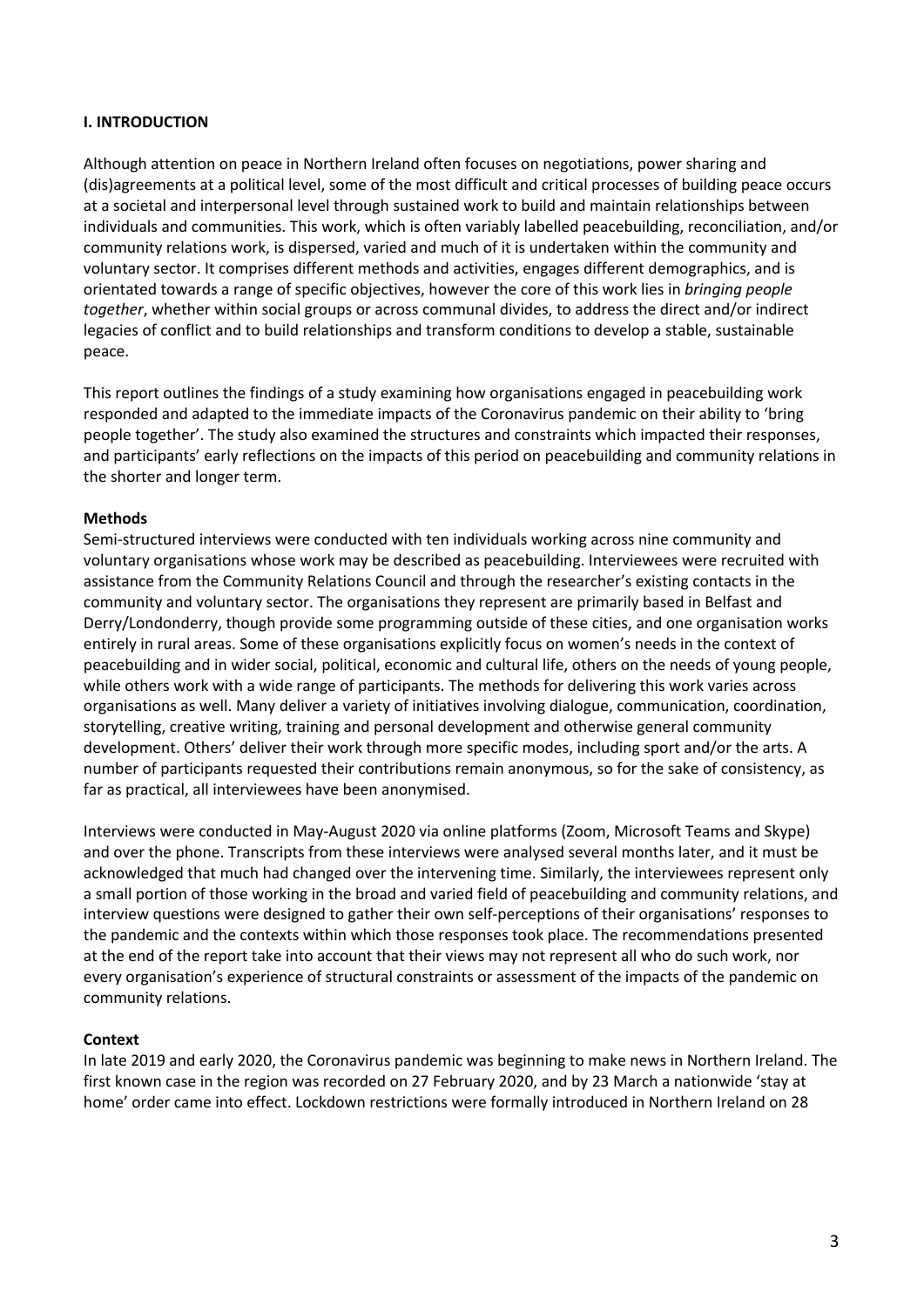March. Along with schools, businesses and places of worship<sup>1</sup>, community and voluntary organisations had to rapidly respond to the new circumstances which prevented their normal operations in virtually every conceivable way.

Several exceptions were provided for in which people could leave their homes including to obtain basic necessities, to seek medical assistance, to provide care or assistance and to access critical public services<sup>2</sup>. 'Social distancing' was required in the course of these essential activities, which meant that individuals from different households needed to maintain a space of two metres between them.

Some of these restrictions began to ease over the summer which enabled limited activity to begin taking place in person with significant modifications. On 19 May, outdoor meetings of small groups were permitted and from 23 June, indoor meetings of small groups were allowed. This continued throughout the summer months and schools re-opened in September 2020, however as autumn progressed restrictions were once against introduced and Northern Ireland would return to a full lockdown.

The organisations represented in this study responded in a wide variety of ways to the challenges presented across this period, and to the restrictions which evolved as the pandemic progressed.

### **The report**

This report is organised in five parts: (1) the priorities and decision making in adapting programmes and responding to emerging needs at the introduction of lockdown restrictions; (2) the primary challenges involved in those responses; (3) lessons learned, and the identification of good practice and opportunities presented by the adaptations; (4) the impacts of macro-level factors of funding schemes and resourcing of the community and voluntary sector on organisational responses; (5) reflections on the impact of the pandemic on peacebuilding and community relations in the longer term; and (6) recommendations for practitioners, funders, policymakers and researchers.

Core findings of the study are summarised here, and elaborated in greater detail throughout the report:

- 1. Resourcing was a significant determinant of the responsiveness of organisations in the early phases of the pandemic, whether in terms of access to funding, technological equipment and capacity, or the availability of staff and volunteers to meet emerging needs. The variables in mode and speed of response largely came down to what resources were at the disposal of organisations, how flexible funders were in terms of meeting objectives set out prior to the pandemic, the technical knowledge and capacities of staff and volunteers as well as the time and energy to step back and be strategic about how organisations could be most effective with their priorities.
- 2. Some activities lent better to online formats than others. When it came to some of the thornier obstacles that emerged in that initial period, particularly around safeguarding and online engagement, guidance from funders and statutory organisations was limited. Organisations largely relied on their own ingenuity and/or the sharing of practices with other organisations.
- 3. Regardless of the method, demographics or content, relationships are at the heart of peacebuilding work, and the pandemic produced considerable challenges to the conditions under which new relationships could be built and existing relationships could be maintained, strengthened or transformed.
- 4. Organisations saw first-hand that impacts of the pandemic were not felt equally across society, and the disproportionate and unique impacts experienced by certain demographics exacerbated existing socio-economic and political inequalities. Whether increasing the gendered labour required of

<sup>1</sup> For similar analysis on the responses of churches to the Covid-19 pandemic, see Ganiel (2021) *Something other than a building: A report on Churches on the island of Ireland during the Covid-19 pandemic*. Available at: https://www.irishchurches.org/cmsfiles/Final-Something-other-than-a-Building.pdf (accessed 29 July 2021).

<sup>2</sup> Exceptions legislated under Regulation 5 of *The Health Protection (Coronavirus, Restrictions) Regulations (Northern Ireland) 2020*. Available at: https://www.legislation.gov.uk/nisr/2020/55/regulation/5/made (accessed 29 July 2021).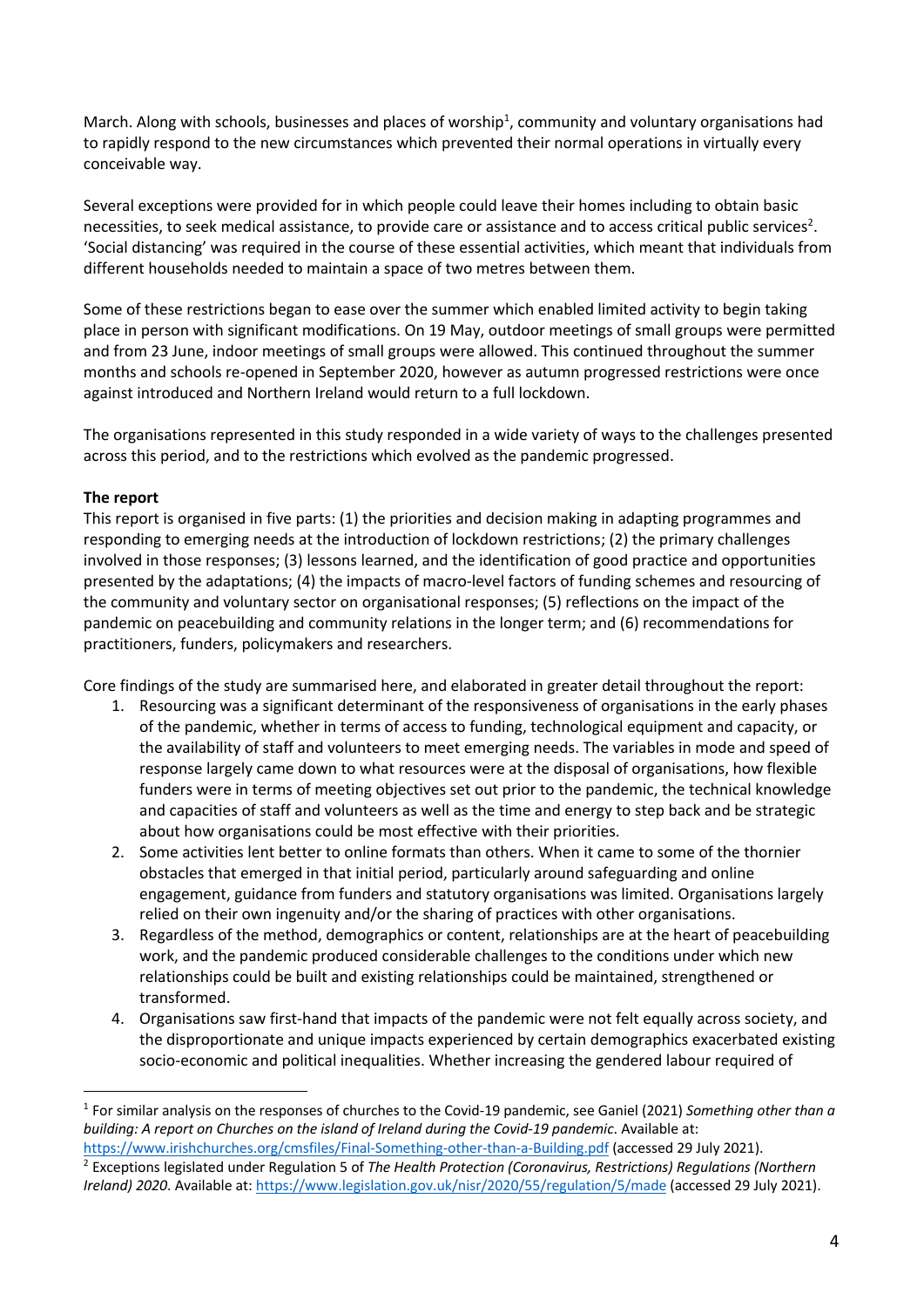women in lockdown, increasing incidences of domestic violence, socio-economic challenges facing deprived communities, or the isolation of young people, these experiences place additional strain on community relations both in the shorter and longer term.

- 5. The impact of the pandemic on peacebuilding appears to have been somewhat ambiguous. On the one hand, it has presented significant challenges with regards to building and sustaining relationships, a fact which was not helped by politicisation of aspects of the pandemic. On the other hand, new and innovative opportunities for engagement have been created through necessity and new solidarities borne of common needs and experiences presented by the pandemic.
- 6. The 'resilience' narrative of the community and voluntary sector undertaking much of the work of peacebuilding and community relations has been a double-edged sword, exemplifying the dexterity and innovativeness of organisations in the face of unprecedented challenges while obscuring the material deprivation and insecurity in the sector which necessitate such 'resilience'. Organisations have risen to the challenges presented by the pandemic because they have always had to be flexible and responsive to rapidly changing environments with limited resources. This research reflects the abiding drive and commitment of people working in the area to ensure that their own groups and wider communities are safe and working towards a more stable, equitable peace. However, this narrative of resilience obscures the high rates of burnout and illness that characterise the community sector in Northern Ireland, where funding cycles are systemically short term and project staff often work from one precarious contract to the next with no guarantee that their funding will be renewed, or their posts maintained.

#### **II. DECISION MAKING ABOUT RESPONSES**

Interviewees reflected on the factors and variables at play in their immediate organisational responses upon news of the stay-at-home order and lockdown. For most, this included a resolve to prioritise the health and wellbeing of staff and participants and the considerations involved in adapting or pausing programmes as well as responding to emerging needs.

Reflecting back on their initial decision making, participants expressed feelings of significant anxiety and overwhelm about impacts the pandemic would have on their work and their lives, with one describing the process as 'very much seat of pants, figuring out what on earth do we do now as you go along. And every day it was like a whole new terrifying roller coaster of how do we do this? And also do it properly?' (INT03).

Some organisations, whether because of the nature of their funding or because of the particular stage of their programmes at the time, were afforded the opportunity to pause their activity at least momentarily to decide how to proceed into the unknown. This helped to alleviate the sense of 'crisis management' responses (INT06) some organisations described, and enabled them time to assess the situation and their capacity, and to develop more strategic responses:

*our immediate response was to see and to take stock of what it was we were doing. And how we could do it in a way that kept contact with people, and also help to deliver some of the programmes.* (INT04)

*We made a conscious decision across organisations to take a step back and say, 'look, let's hold on awhile and do something that's meaningful, and purposeful and respond to people's needs'. So that's what we did. For the first few weeks we kind of got our ducks in a row behind the scenes.* (INT11)

Others described a sort of dual process where some in their organisation were handling day-to-day responses to urgent needs while others charted their more strategic approaches and policies:

*some of our response was reactionary of going oh my goodness right, how do we like get this done, try and get this done within these restrictions as quickly as possible? And then while I was like running around*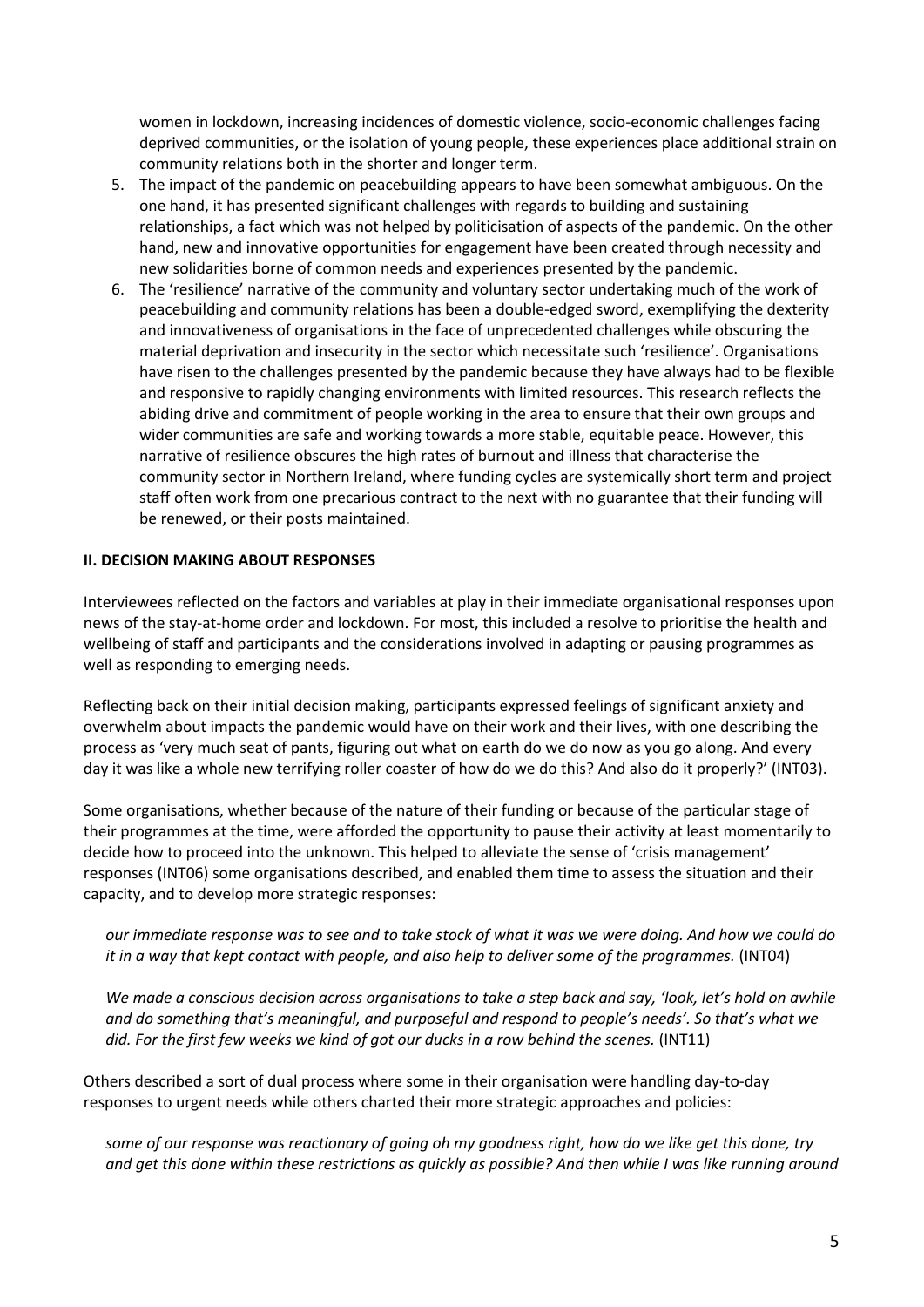*like a headless chicken and [a colleage] was in the background, writing our Covid policy kind of leaders' response in terms of how are we, as an organisation, going to do this.* (INT08)

The remainder of this section reflects on some of the decision making and thinking around how organisations responded in the early stages of lockdown and considers the range of variables in their nature and speed.

# **1. Health and wellbeing as a priority**

In terms of priorities, interviewees naturally described the health and wellbeing of participants and their own staff as core to decision making about how their organisations would respond and adapt to their new realities. This refers of course to Covid-related health and safety, but also to the impacts of isolation and uncertainty on individuals' wellbeing. Organisations adapted their programming and developed responses to address these emerging pastoral, mental health and wellbeing needs.

Many organisations had already begun a phased response as restrictions were introduced across Europe and by the Irish government. For staff with health vulnerabilities this meant taking early precautions to work from home and relying on others to implement hygiene protocols in offices and shuttle supplies back and forth. In those early days, some interviewees described how they had to be adamant with facilitators about the need to develop alternatives to in-person activity:

*I'm responsible for those people, and my target audience are going to be over 50, and some of them will have probably been shielding, and some of them are in ill health. So, the answer's no! If you want paid, you're going to have to learn how to do that virtually. And it was awkward conversation, but it had to be like that because […] I'm not working with children and young people; my audience normally are 40+, and through the lockdown I have learnt that so many of them have had ill health or shielding.* (INT01)

Ensuring the most critical wellbeing needs were met became of primary importance, which involved identifying those in the most vulnerable situations 'and making sure that women who needed to be linked into food banks or any kind of mental health support, or counselling services were able to do that' (INT10).

Pastoral care has always underpinned the work these organisations do, but with increasing isolation and uncertainty, many organisations initially responded to the wellbeing needs of participants by increasing opportunities for virtual social connection: 'the Network meetings, instead of having one a month I'm having one every other week. So, we've had three Network meetings and that brings everybody in around the table through Zoom' (INT02). This need was emphasised particularly by those working with young people, one of whom said that 'We knew that our priority was to continue having a presence for the kids. And to still allow them and give them a space to connect' (INT05).

As the lockdown was extended and then eventually eased over mid- to late-summer 2020, the prioritisation of health and wellbeing continued to be top of mind in decisions around organisational responses and adaptations to programmes as in-person activities were re-introduced in some cases.

### **2. Adapting existing programming**

Deciding how best to adapt existing work depended greatly on organisational resources and the nature of their programming. The organisations that participated in this research are positioned very differently in terms of sources and scale of funding, demographics of participants, modes of activity and project objectives. These variables surfaced in the complex balances struck by organisations in deciding about how and whether to adapt or pause 'normal' programming in the shorter term. They also determined the nature and speed of organisational responses in the early period of Covid restrictions.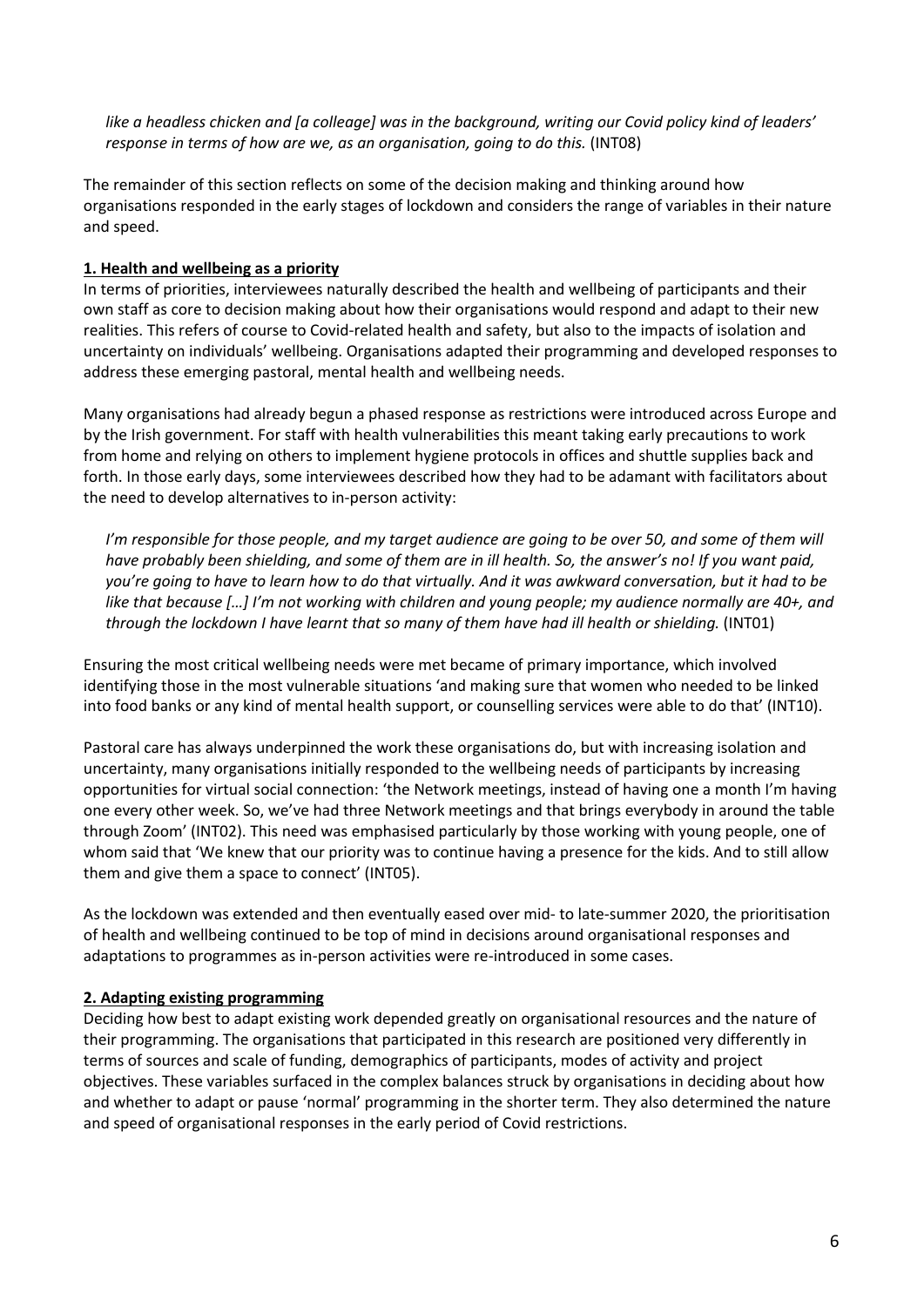The specific activities undertaken by interviewees were diverse and often unique to the circumstances, objectives and demographics of the respective organisations. Activities undertaken virtually, or in some cases with social distancing, during the first lockdown included podcasts, lectures and seminars, storytelling and photography projects archiving experiences of lockdown, coffee mornings, mediation, personal development training and mentorship, games like Pictionary and 'first to the camera', creating social media spaces and YouTube videos, sports workouts and training, shared history workshops, dialogue, creative writing, interactive tours of museums, delivering care packages, Q&A sessions with politicians, comic book creation and community safety co-ordination.

For organisations deciding how to respond to the lockdown and social distancing restrictions, a major variable was the nature of their existing programming and the degree to which aspects of that programming could be adapted to an online space. Whereas all activities might nevertheless be more optimal in-person, some activities were more straightforward than others to replicate online. For example, **lectures, talks, trainings and co-ordination** type work (i.e., community safety meetings with residents, PSNI and the Housing Executive) could be adapted online without major disruption to the content or delivery.

Of course, the successful replication of lectures online depended largely on their objectives. One interviewee described how a seminar series intended to draw in both academic and community voices in discussion struggled to replicate the community response dimension in a virtual format:

*it was supposed to be a seminar, some of it held at the university, some of it held in community venues with a university speaker and a community respondent… So, that's moved to an online event which has meant a lot of international engagement and people who wouldn't have normally been at it. We've only had one where there's been a community respondent because it's been a bit tricky to try and most of the community respondents are busy trying to keep their organisations going. So, it has been an interesting way of getting engagement, getting speakers, we're now getting some international speakers we might not have got. But I kind of feel it's a bit – I can see how it works academically – but I just kind of feels it falls short from our point of view because, it isn't that engagement, it isn't people out meeting. There's a little bit of people going 'hi' 'hello' in the chat, arranging to meet up but, as far as I can tell that's people whose theses resonate with each other rather than a community engagement* (INT06)

Organisations whose work was based around specific activities like **arts and sport-based programmes** were slightly more challenging than merely replicating those activities virtually, but could still be creatively adapted to deliver programming in line with their original objectives where resources were available:

*Fortunately, basketball, we're lucky enough it's a sport that you can pick up and play in the living room, or the garden […] as a Northern Ireland wide team of coaches we developed the whole YouTube videos – like 15-minute workouts that we did live with the kids in their living room; mindful of everybody's equipment and things like that. So, where we had kids that didn't maybe have access to basketballs, we were teaching them how to make their own basketball. Or, whenever we were able to socially distance drop off some basketballs to kids as well. And actually it was great, quite a few of the kids and families were sharing equipment. So, you know, we've got three in our house, you can have one and dropping off an old basketball hoop.* (INT05)

*I* mean, some of the things we have done before lockdown were around photography and film making and *virtual reality. We're always trying to use new and emerging tech so we were still able to do that just to a certain degree, with the likes of our photography project – with some of it and some of it was more traditional sharing computer based exercises, but then lifted and put it into the digital world through Zoom and Slack as well.* (INT11)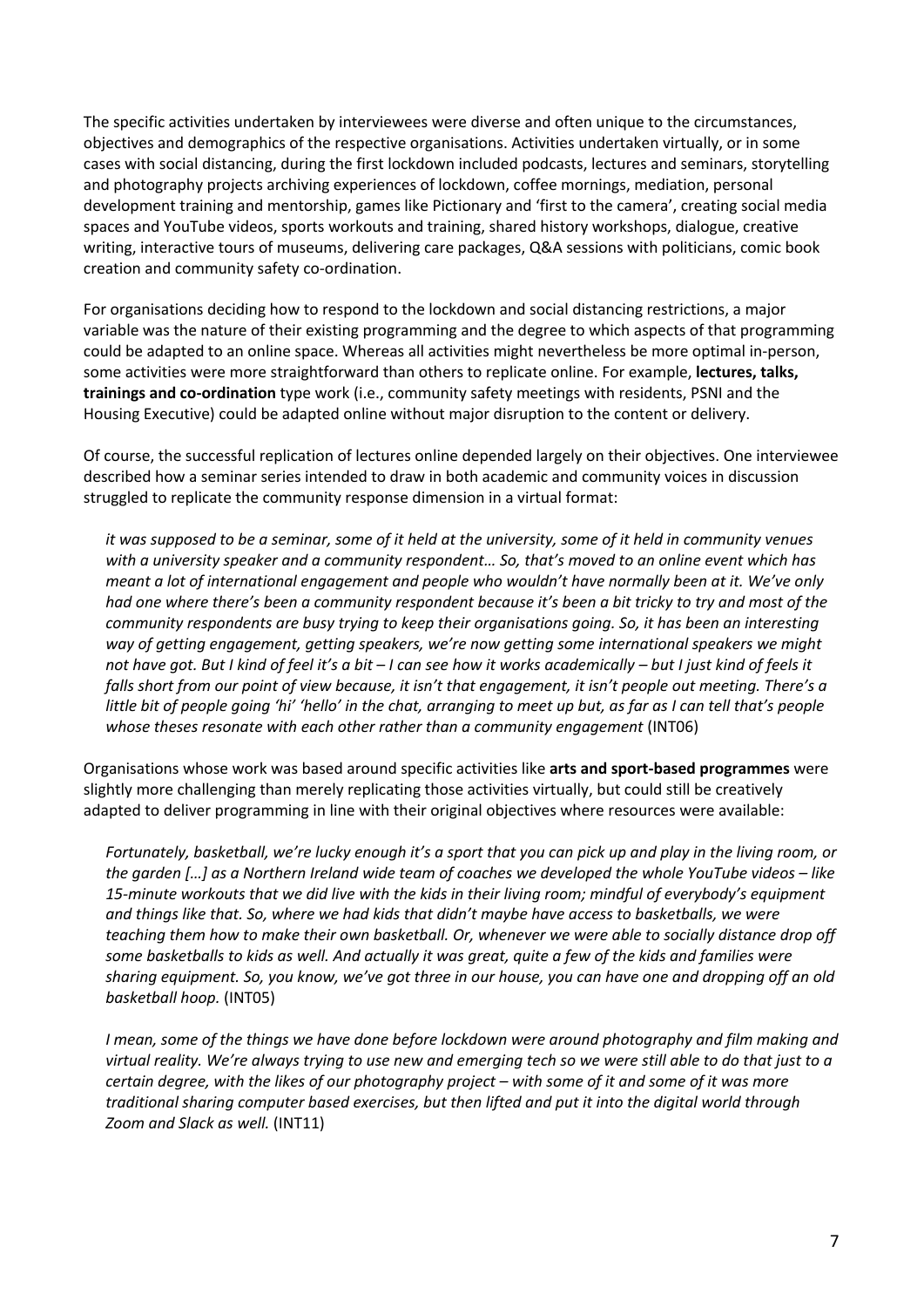The most challenging activities to replicate were those **dialogue and conversation-based programmes** most explicitly designed around relationship-building. This included programmes engaging in sensitive dialogue and involving visits and residentials as well as those aspects of talks, trainings, arts and sport that involve conversations directly about conflict and peacebuilding themes, psychological and emotional wellbeing, and so forth. Determining how and whether to carry on with this specific work involved close consultation with project participants, listening to their priorities, co-designing activities and ultimately taking a step back where deeper, sensitive or serious activities felt inappropriate or not constructive under the circumstances.

*in terms of what we do that's about relationship building and there's a lot of talk about how much we could do by Zoom […] so while technically we could have brought people together to have those conversations, we didn't feel it was a good use of people's time or resources or was going to be such a minimal way of doing what we do that we wouldn't [do it].* (INT06)

*I can still feed the information in, I can still give people you know, support, maybe not hands on support, but I can find out if they need something, I can recourse it. So, I'm not so concerned about the Network stuff, I'm more concerned with the hands-on personal development and the good relations stuff that I do.* (INT02)

There was an acute recognition across all interviewees that relationship building is core not only to their work but wider visions of peace, and shared concern about the difficulties of delivering this work virtually (specific challenges around virtual relationship building are discussed in greater detail in Chapter III):

*if we can maintain what we've finished with… and not have to go back and start all over again, I think that would be us keeping good relations going.* (INT02)

*what we usually do and what we wanted the focus to be on was still providing opportunities for those relationships more than anything. So, you know, whatever way you had to be creative to allow that to happen was our priority.* (INT05)

A core objective during this time, then, was described as protecting and preserving progress that has been made and not moving backwards in individual interpersonal relationships, relationships between groups involved in programmes and a more collective sense of the accumulation of communal relationships over the course of the tenuous peace.

Some described the dialogue and decisions around how to adapt their work meaningfully to the Covid environment to have been a valuable exercise for re-focusing on the core objectives of the organisation and individual projects, for some this involved 'nam[ing] the relationship building in a way that we'd not named it before' (INT06) as a descriptor of their work.

A number of projects ultimately were concluded prematurely, some due to the above issues around the feasibility of adapting the activity to a virtual space, however this was not the case in every instance. Many projects were winding up at the time the restrictions were introduced, and the upheaval around responding to the pandemic and the changing environment knocked them off of their participants' priorities:

*they are not thinking about this stuff. It's very low down on the list of priorities, especially even more so for the groups that don't have a women's centre or something behind them, because they don't have the targets they have to meet so they can just let it drop.* (INT03)

In other instances, planning for programmes that required in-person activities like residentials were paused or 'put on the long finger' (INT04). For some organisations that paused or reduced their activity due to the limitations in how effectively they could operate under the circumstances, many also cited in that decision a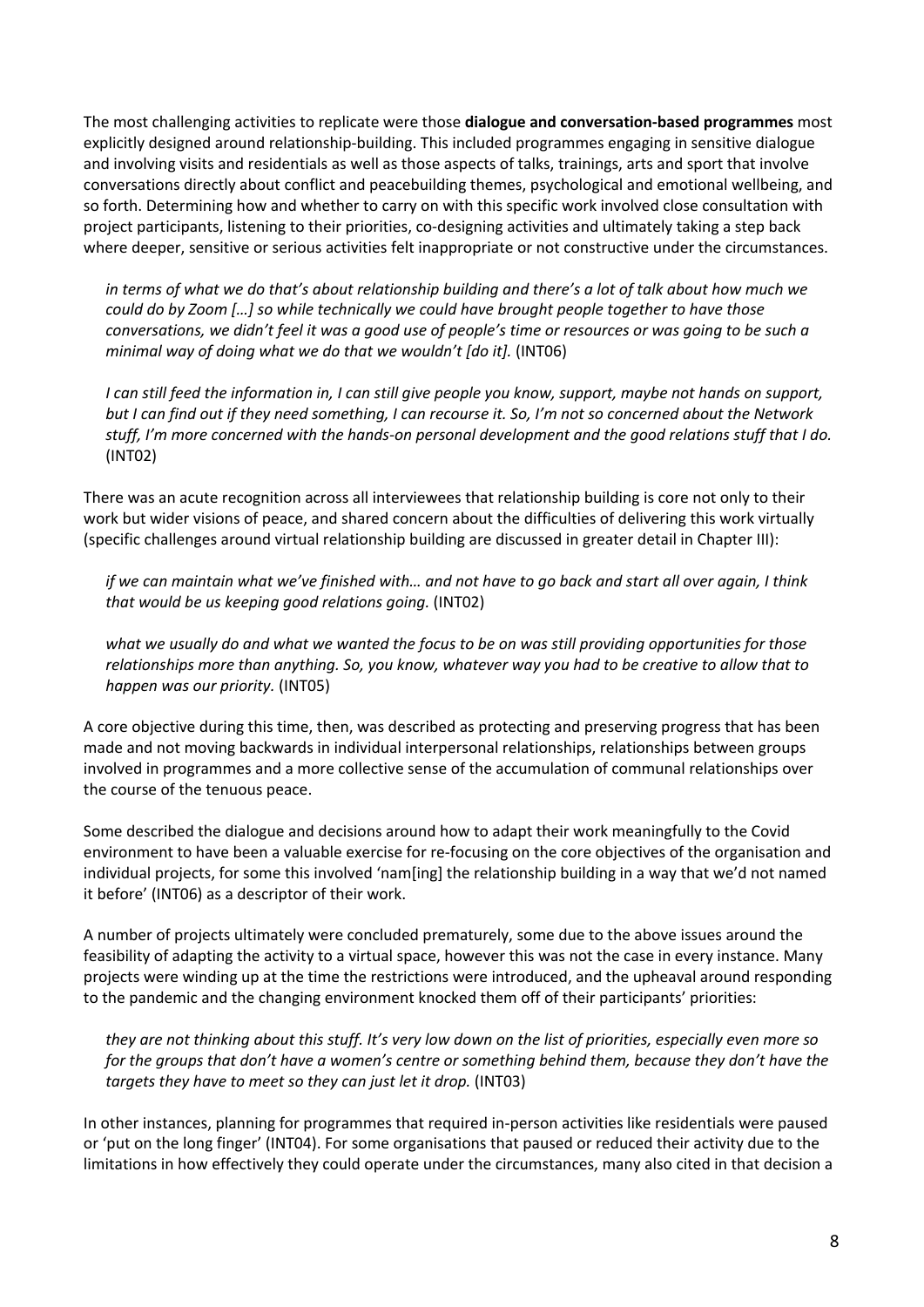recognition that other organisations were better placed to deliver services effectively and 'much as it would be nice to be on a full salary and things, that's not where things are needed' (INT06) with some organisations much more dependent on the scarce funding available.

Decisions and practice around adaptation of programming continued as the pandemic progressed and restrictions evolved. Later sections examine the challenges, learning and good practice identified in this time and reflect on implications for the future of peacebuilding practice.

#### **3. Responding to emerging needs**

Many organisations stepped beyond their traditional remits to respond to specific needs emerging from Covid and lockdown restrictions. They contributed through various forms of direct aid, mental health support and looking after more general pastoral needs, often crossing traditional communal divides to do so.

Direct aid was one of the primary ways organisations responded to emerging needs in this early phase of the pandemic and addressed many of the critical impacts of the pandemic on those dealing with unemployment and other forms of precarity. In some cases, this direct aid involved coordinating hubs for delivering food or distributing funds to provide utilities and in some cases resources such as technology and wireless data to enable individuals to participate in programmes and children to access schoolwork.

*in Larne, and in Carrick, and in north Belfast, [our organisation was] involved with setting up the hubs for to distribute food out to people.* (INT04)

*So, Bangor is I suppose where I have been focused most of my time. They were allocated [a pot of funding] and the group, the community that we have been working with there, so we've eight community organisations that were linking with. Then they would have begun a referral process. So, we've been able to help something like 200 households with gas, electricity, food, vouchers, oil, the odd cooker, and some digital kind of some tablets.* (INT07)

*once we got past who needs help immediately, who needs linked into a foodbank, there's also some requests, some of the families were asking for, they didn't have tablets or any kind of IT for their kids to do their schoolwork. So, I spoke to the council and they were able to give us some tablets to loan out to families.* (INT10)

*in some areas as well and they were able to sort of volunteer with the local response of doing like delivering food packages. And a couple of our volunteers in Downpatrick actually took over running the food store house, and so it was that our staff then actually supporting our volunteers in running that.* (INT09)

Importantly, these direct aid efforts were not seen as separate to the core work of building relationships, and interviewees described how they strengthened interpersonal relationships within groups and fostered a sense of interdependence and common experience beyond 'traditional' communal divides:

*we were delivering food parcels and food packages as part of the community response, […]. But in our other hubs it might look more like you know what, actually I need I need to go to the pharmacy here and pick up this, this and this for one of our young people who just had a baby and she can't get out or she hasn't got the money for this and so it's a lot, and I think that's why I just came down to the relationship and pursuing the relationship.* (INT08)

*And one of the funny things about that was I was talking to a number of young people recently and it actually didn't matter what was in those care packs. It didn't matter what the prize was, it was the fact that somebody came to their door and then he would see different face.* (INT08)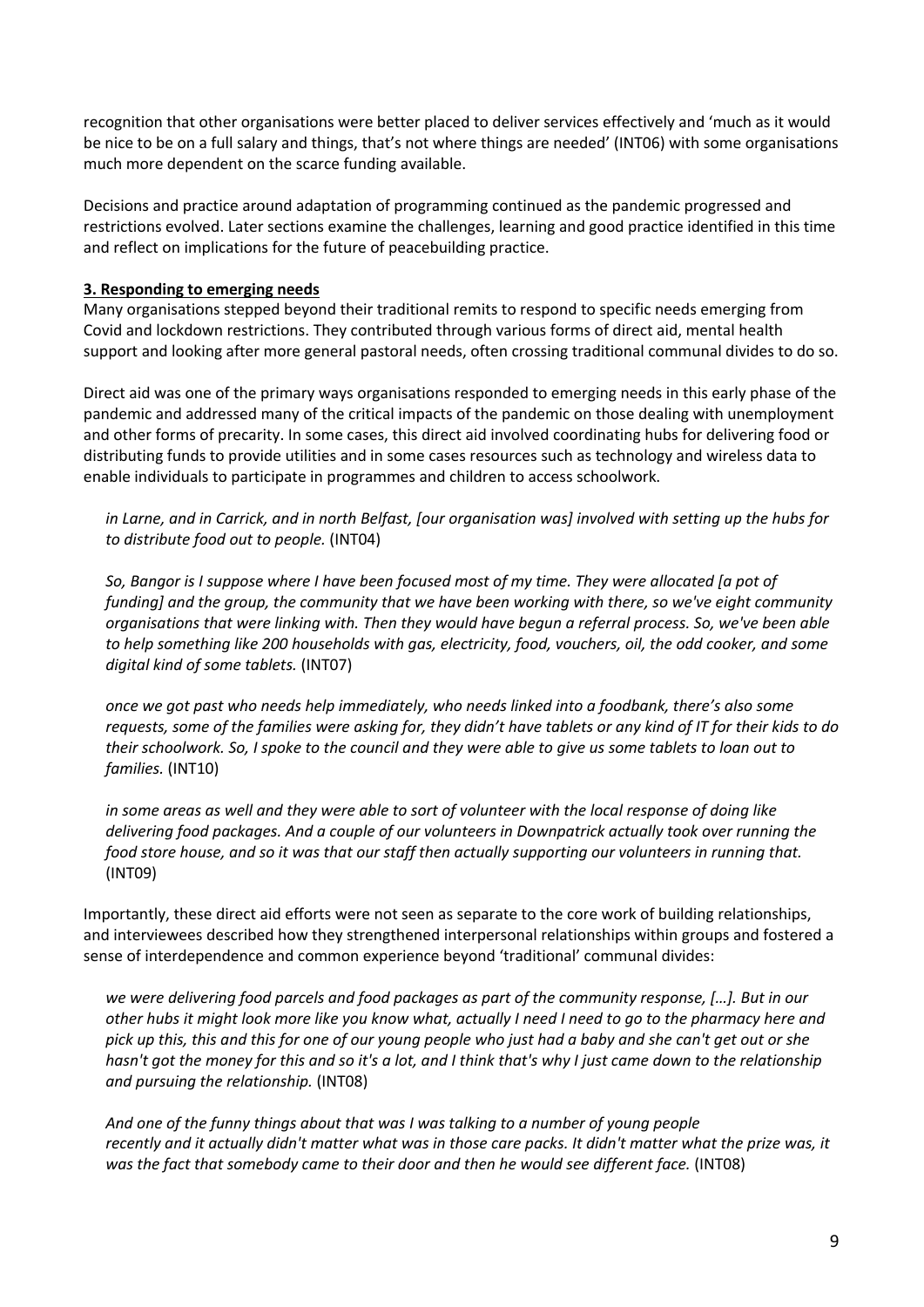*[A group of refugees involved in previous programmes] have been making scrubs and it was just, it's been a really interesting because our programme is about dialogue, it's about race and ethnicity, and I'm trying to get people to build those relationships and get to know each other. But no better way than a practical kind of, you know, response to something like this where you have men from who come from Syria who have only come to Northern Ireland, saying I can sew […] sharing, you know, I've got some material. I've got a sewing machine. What do you need? Do you need more thread? You know and then kind of I've left a bag here, you know at the bottom of your garden you know, come and get it […] they're building relationships, and they're getting to know each other on a very basic, practical kind of level.* (INT07)

These direct aid efforts of course evolved as the pandemic progressed and as government agencies caught up with some of these most urgent emerging needs.

#### **4. Variables in response**

The above decision making and adaptations in response to the pandemic were subject to a range of additional variables including flexibility with funding, resourcing and, perhaps most obvious, familiarity with technology. Many interviewees described the learning curve involved in individually getting up to speed with the technology required to deliver activities online:

*…technology and me just don't fit. So we contacted some facilitators and thankfully now a lot of them in July are up to speed. But we hadn't given facilitators a long time to learn the techniques themselves.* (INT01)

*I suppose I was a bit slow to start a Zoom group because I needed to get to grips with it myself and I needed to do it from home seemed like an immense chore for me, when you got down to it.* (INT10)

Of course, this new reliance on technology meant that there were learning curves and barriers for participants as well, and this is one of the primary challenges outlined in greater detail in Chapter 4.

Beyond individual struggles, there was also a chasm in terms of the technical capacities of organisations, both regarding their resourcing and technological literacy. This was particularly evident in the disparities between organisations whose circumstances enabled a more rapid move to remote working and remote delivery of activity, and the chronic under-resourcing of others which is endemic in the voluntary sector in general and women's sector in particular.

*because we do work kind of remotely at times and we work all over the place, all of the staff of a laptop, and we all have a mobile phone with pretty good data on it, if not unlimited, so that that was easy. Everyone had their own laptop, so they didn't have to go in and get a physical computer an because we have Office 365 everything's online as well. So, we were probably at a huge advantage there.* (INT07)

*we probably didn't notice that it was that bad, until Corona came. And then we looked at our computers, you know I mean our computers at work don't even have a camera in them, you have speakers. And then you had to sort of way how can you work from home and have Zoom meetings if you don't have a laptop? I was lucky, I had one. But I know not everybody, not all the members of staff had laptops, you know.* (INT02)

The prioritising of health and wellbeing and addressing some of the most acute needs emerging from the pandemic, coupled with constraints around resources and capabilities, gives an idea of the decisions being made and factors impacting how peacebuilding and community relations organisations adapted and responded in this time. Drawing from this context, the remainder of the report explores the challenges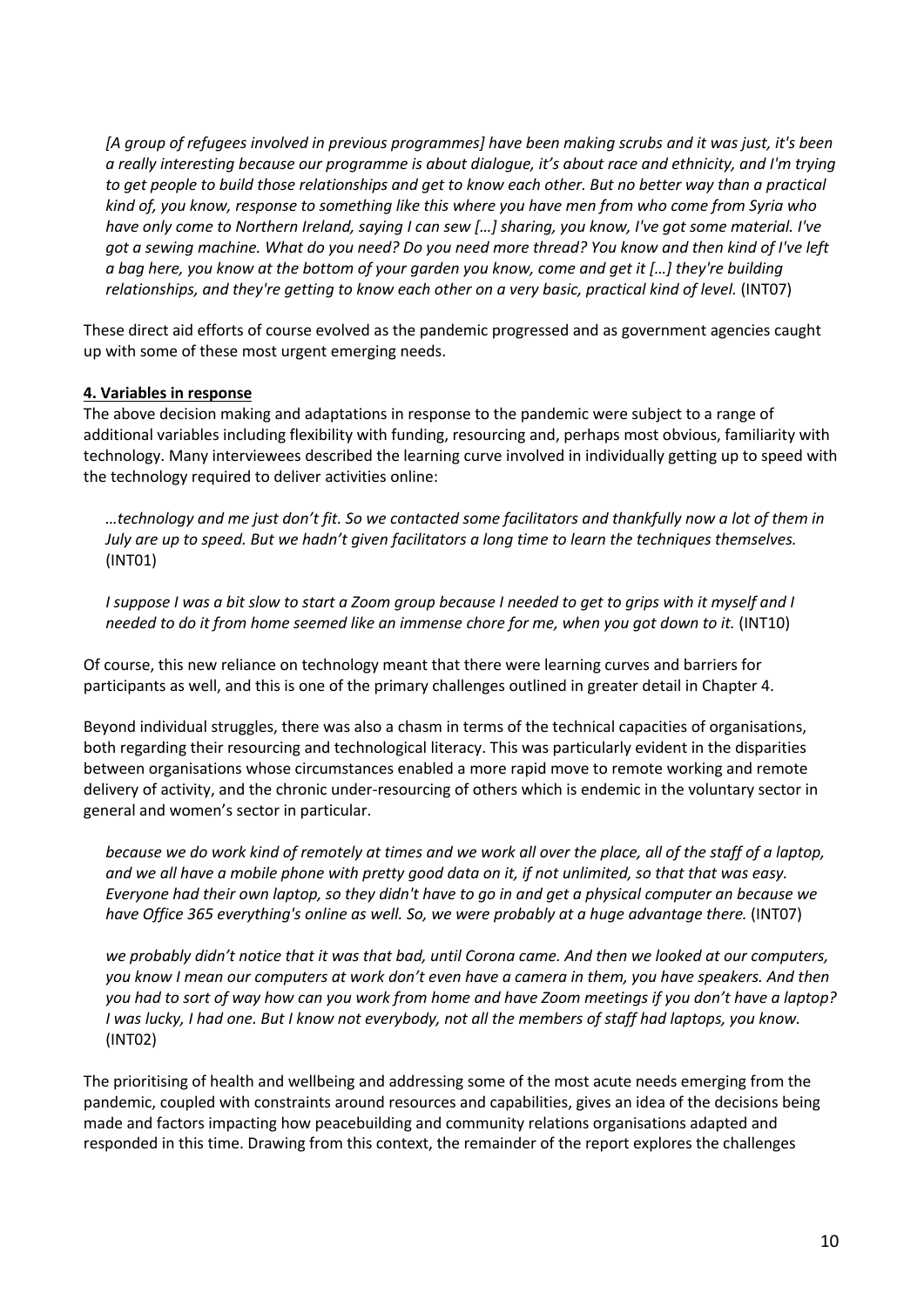peacebuilding organisations faced, the lessons and good practice they identified, and reflects on some of the macro-level factors that enabled and constrained their responses.

#### **III. CHALLENGES**

For what is already an incredibly challenging area of work, the new terrain of working almost entirely remotely presented new complications and considerations for those doing peacebuilding and community relations work. Organisations were navigating complex, overlapping challenges at the time of the research, many of which have certainly taken new shape in the intervening year. Interviewees spoke of course of operational challenges to delivering their work under significant restrictions, but also of structural obstacles to ensuring activities were accessible, safeguarding and facilitating sensitive interactions in a virtual space, coping with online burnout and facing uncertainty about how to plan for the longer-term.

#### **1. Operational challenges**

Organisations were strained operationally in many ways, with staff simultaneously adapting their programming to meet the changing environment and adapting their own home and working lives within a global pandemic.

Some of these challenges related specifically to adapting to working from home, including both sourcing the technology and aids to support increasingly screen-based working:

*all the staff were very quick to adapt to be able to do everything they could from home. But that obviously meant spending quite a lot of time at the beginning just getting used to those new setups which some of our staff, myself included, have young children and so being able to handle that and trying to juggle that as well.* (INT11)

*I had to go and buy some cheap glasses because my eyesight, because we plug our laptops into a bigger monitor, so I have a kind of a small screen because to make it light.* (INT07)

As noted earlier, some staff with health vulnerabilities were restricted in their mobility and ability to assist with retrieving and delivering supplies for their various programmes. Others were restricted because they lived far outside of the areas in which they worked so could be less involved in the direct aid work with local communities: 'there's only two of us left in Belfast that were able to do things in person if needed' (INT05).

As part of the new reality of remote working and coping with an ever-present crisis, many faced challenges relating to the physical and emotional exhaustion that accompanied adapting to frequent online interactions and having to be digitally accessible for longer periods of time.

*We then had to reel some of that in because one of the challenges was that staff, we're too accessible, so everyone's kind of lifestyle pattern changed […] Staff who were at home maybe with a family or who were trying to do other bits and pieces and then keep themselves in a routine, that then was becoming a bit of a challenge and also just for people to get to grips […] When you've been delivering online training it's exhausting, it's a different kind of energy* (INT07)

In many ways, these operational challenges described by practitioners reflected the very same challenges their participants would experience, which may have indirectly created additional understanding and accommodation between those involved in on-going programmes.

#### **2. Access, inequalities and digital poverty**

The pandemic has exposed and exacerbated many of the deep social, economic and political inequities rife in Northern Ireland and around the world. In the context of adapting peacebuilding work, issues of access to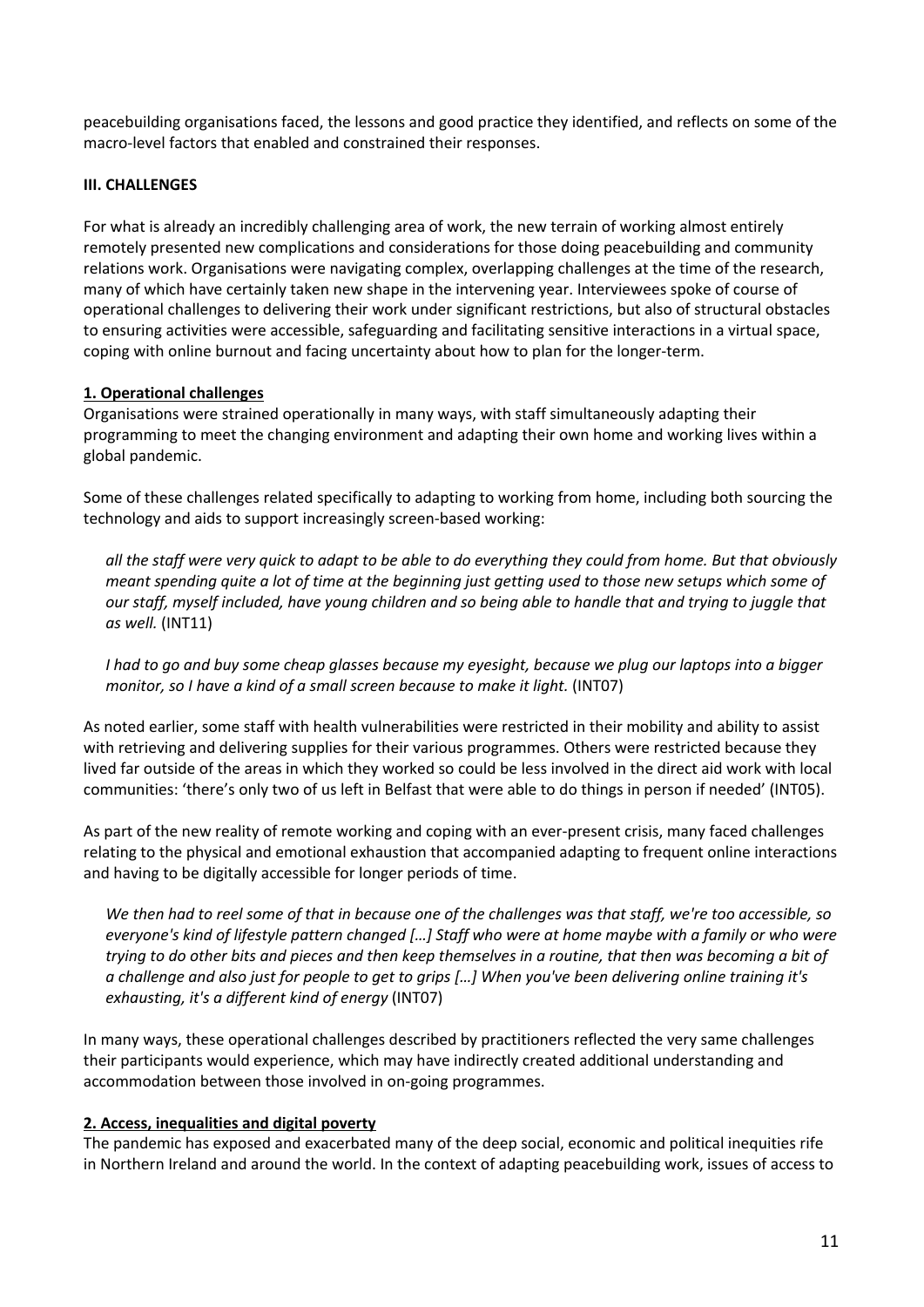technology, poor or no internet connection brought to the surface the severe and multiple forms of deprivation facing many involved in such activity. Many practitioners mentioned this in interviews, describing the ways they were or were not able to negotiate such challenges to ensure equitable access to their programmes:

*In the areas that I work they would be the most deprived communities in Northern Ireland. You know, and everybody assumes that everybody has everything, but you know, they may have a mobile phone, but is it a smart phone?* (INT02)

*the hardest thing in all of this was excluding young people because of their Wi-Fi, poverty or digital poverty type ideas. So, how do we ensure just because somebody doesn't have Wi-Fi doesn't mean they don't still take part in things? So that's why the phone calls became an important part. And then as we got less fearful, I suppose, or we started to like home visits, as in doorstep visits and did find us with little goodie bags and the box at the bottom of driveways.* (INT08)

*some of the participants they worked with in south Belfast didn't have access to tablets and the internet in the same way that other families did. And so, where we were sending out and emailing out downloadable packs they were going to our office (again socially distanced) but arranging a time period to come and pickup be it a basketball or be it, things like that.* (INT05)

Others described how access to online activities presented frustrations for those whose familiarity with technology was limited:

*we're talking also for people who aren't maybe that technologically minded. So, they have their phone on. They can do what they need to do, but now we're asking people to do something different. And you know when you need to learn a new skill often that can take a lot of repetition and somebody with you. And if you're on your own or if you're with somebody else who doesn't really know what they're doing, it can go wrong, and those frustrations can kind of grow.* (INT07)

These access issues also exacerbated existing geographical exclusions between rural and urban groups, both in terms of rural internet quality and the reality that funding and programme activity are traditionally concentrated in urban areas:

*Northern Ireland is such a small place, but there are so many disparities in terms of rural and urban with Wi-Fi connection and things like that.* (INT07)

*I think there's already a feeling that because although we originally were based in Belfast, there's already a feeling that the Belfast ones have better access to everything, including to us and to our sort of set of priorities […] so I didn't want them to feel left out and make sure everybody was understanding what was happening.* (INT03)

Where possible, organisations were able to draw down funding for limited numbers of tablets to share with participants, sim cards with pre-loaded data for internet access, or even communicating by post, by land line, or walking people through consent forms or technology over the phone.

### **3. Digital safeguarding**

There were well-documented digital safety and privacy issues with many of the virtual platforms in the early months of the pandemic, which interviewees of course raised as an issue. However, perhaps the more crucial and challenging element of safeguarding for many of them was how to account for the safety of participants in this online realm of interaction with others engaged in the activities.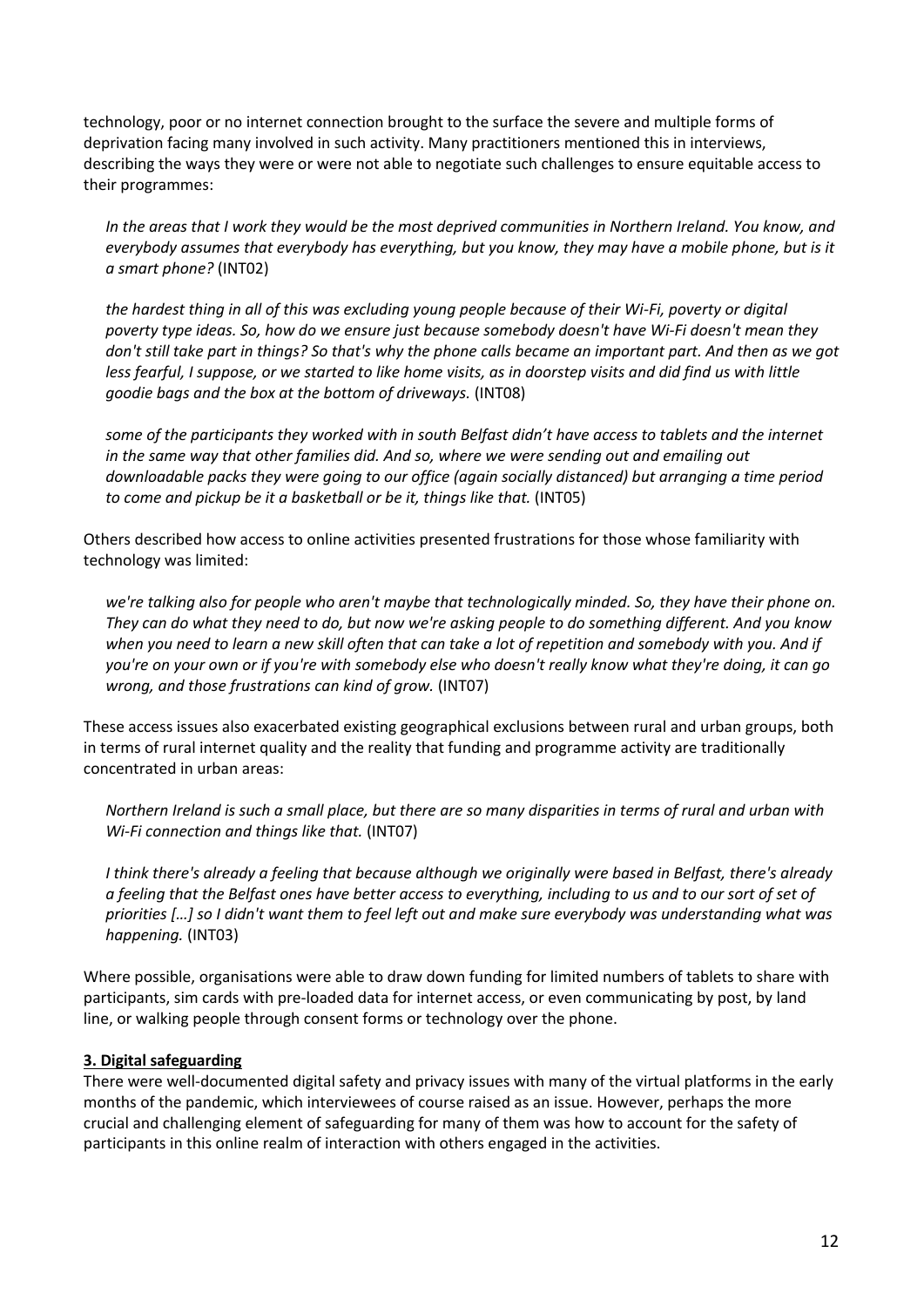Decisions were made early on, sometimes proactively and sometimes after some initial trial and error, about what practices and protocols might be most effective for digital safeguarding especially for younger or particularly vulnerable participants.

*even like the apps… we're not using this and we're not using this because they're not secure and they're not safe […] And here you know, here's what we think actually we can have a level of control over I mean record all of our sessions and we can have safe-guarding sort of procedures in place within these apps.* (INT08)

*we decided not to use House Party because private chat could exist in all of these kind of things… whereas on Zoom you can disallow private chat so it's like everything is visible, you can disable recordings so that nobody else can record.* (INT09)

*we gave guidelines to young people, so when they came on to a Zoom they would know what they expect and all that kind of stuff. And then we went back to very basics as well. Phone calls, my goodness, phone calls became a very big thing… and again we had we took policy and procedure around that, about if you're doing calls you have to complete contact logs afterwards.* (INT09)

*where people have finished the session, could I, you know, stay on to have a chat with you and they have stayed on and then the disclosures being made and you're kind of left and we have, you know sessions aren't being recorded. So, there's those kind of new ways of working with vulnerable adults as well that would happen to be more mindful off and think about, um, inappropriate behaviour and things like that. Like some of the participants have been, you know, on their phone when they're laying in bed.* (INT07)

*because our Slack channel was turned on all the time, 24-7, we were quite apprehensive early on that about keeping an eye on that and if someone posts something at two o'clock in the morning, someone is there to take it down. […] that adds a lot of pressure on staff, so myself and four other members of staff have notifications turned on for that channel all the time and there's at least three or 400 people maybe taking part, 200 people active people within the workspace.* (INT11)

These concerns around digital safety aspects of online activity added additional hurdles overcome in the context of challenges discussed below which were more specific to peacebuilding and community relations work.

### **4. Facilitating sensitive conversations**

Bringing people into the (virtual) room and setting out digital safeguarding policies would only be part of the battle, as much of the sensitive work of facilitating dialogue and discussing contentious, emotive issues was strained by the virtual interface amongst participants themselves and between participants and facilitators.

*How do we deal with really, really hard issues when we're not sitting face-to-face? How, when people are hurt and upset and are talking about very, very difficult stuff… we'd have to begin with that because since the point of our work is to get down to the hard, difficult, painful stuff and then make people feel able to face it and move on. Then we'd have to work out how to do that in this kind of artificial [space].* (INT10)

As part of their 'normal' practice, facilitators carefully hone their expertise in reading and responding to peoples' body language, the tone of the room and any ensuring tensions bubbling under the surface of interactions are dealt with constructively. Many noted how this was incredibly difficult to do online when they could only see people's two-dimensional faces on a screen:

*I've had to learn people's body language and even the aura around them when they come into a room. I usually can sense they're not happy, or they're not comfortable, or even a look they give you, or the*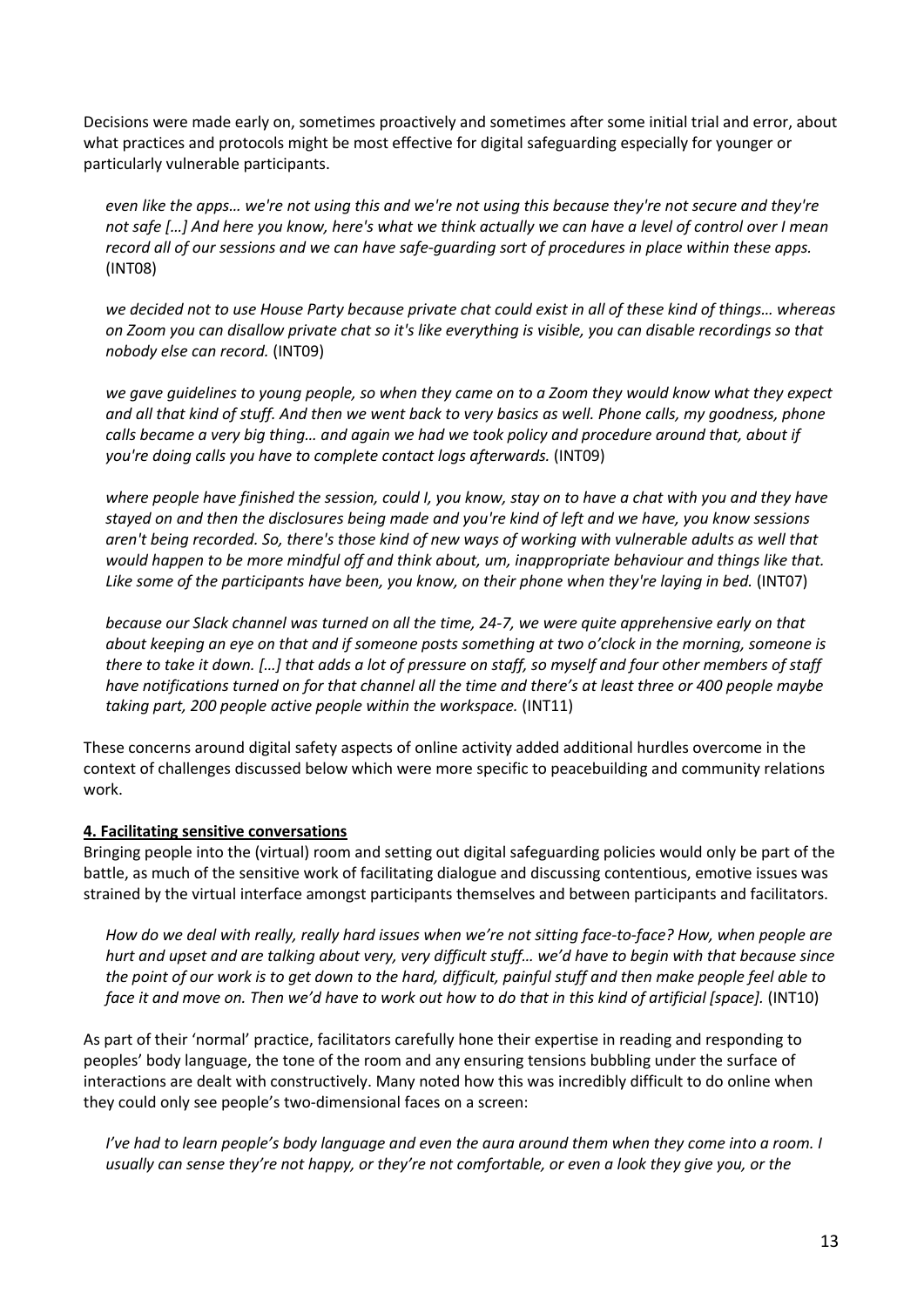*movement of the head, or the arms. […] how do you do the more contentious stuff? Because you can't read body language online.* (INT01)

Others described the importance of the space and atmosphere in which these interactions take place, and how much more difficult it was to develop and sustain a virtual space for such work:

*it works so much better when you're actually looking at people's faces, and you've got the atmosphere that I was talking about earlier to quite relaxed, comfortable, like a like, a kitchen table chat, where you can be a bit vulnerable and you're not judged. […] you can't create that sort of safe space atmosphere online, in the same way as you can as in person.* (INT03)

There is also increased potential for misunderstandings given the idiosyncrasies of virtual platforms, for example if and when audio cuts out or cuts across different speakers, that can curtail engagement or even cause distress and undermine relationships:

*It's sometimes even hard to actually pick up exactly what a person said, especially when it's several people in the room at once, and people might speak over each other. You can end up with people who are really hurt and upset, and you have no way of talking to them one on one, trying to trying to sort it out.* (INT03)

*there's still that issue of people talking over each other. You know, like someone this week had news about her mom who's terribly ill and someone was cutting in as she was talking about it. And I can see it and then you can see people don't mean to, people don't mean to, it's hard to be practised in Zoom. Even when you say we'll all take our turns to talk, you know.* (INT10)

Whereas certain features of online communication technology, like breakout rooms, are designed to theoretically relieve some of these issues encountered in larger group discussions, they created additional challenges for facilitating the conversations taking place within them:

*I could go between the two breakout rooms, but then my worry is if I'm concentrating on the quieter ones, and making them, trying to coax information out of them, are the more talkative ones, going to get into a row in the other group that I can't see.* (INT03)

Another frequently raised concern related to the reality that most participants would be located in their homes as they engage in challenging, sensitive conversations. There was a sense that this could have serious implications for how people process the emotions and thoughts these interactions may provoke:

*there's one other worry that I have… which is sometimes you talk about really difficult things and then you say, 'okay, bye everybody' and you shut down and they're sat in their home. Sometimes on their own with these really heavy feelings that they know we should talk to. In person that happens, but I was, you know, standing and chatting to a person or sit down have a cup of tea with them or whatever for as long as it took.* (INT03)

*And the other the other thing, about bringing people together in a virtual sense is realistically what you're doing is you're inviting all those people into your home. They're inviting all those… So, to me I think it has to be very careful and cautious, right?* (INT04)

Others did note potential advantages to participants engaging from the comfort and safety of their own homes, without physically sharing space with others around whom they may still be hesitant or uncomfortable: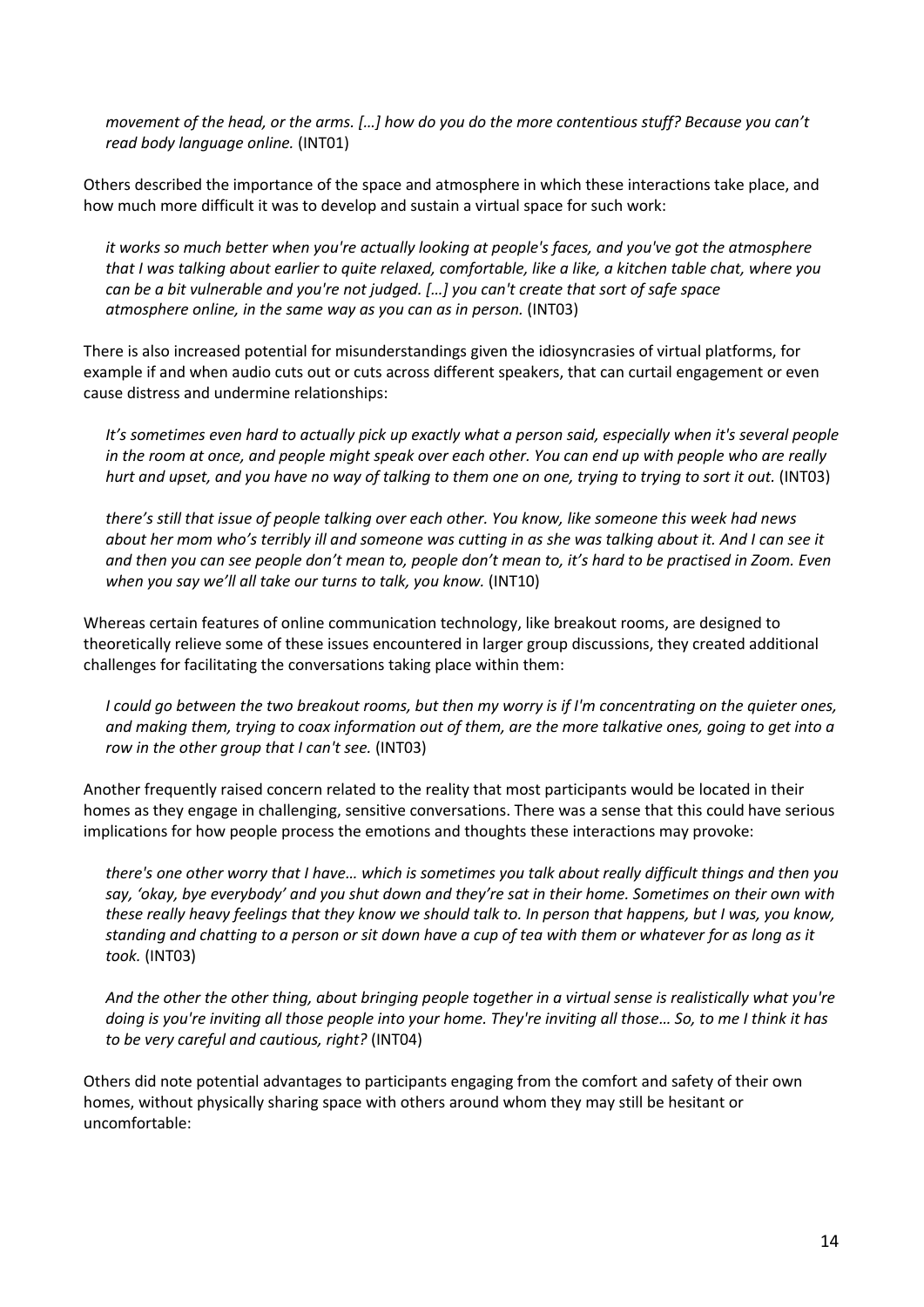*It has its pros and cons, because number one people you know, people who don't like sitting in the same room as people from different backgrounds and stuff like that, can have those conversations without actually sitting in the same room as them. So, again you can build upon that so as at some stage you will be able to get them into the same room. So, there is that certain comfort of being in your own surroundings.* (INT04)

It was the case for some that there was little difference in the online conversations, though they acknowledged this had to do with the depth of relationships developed in-person, prior to the pandemic.

*I think it's been amazing how we've been able to get a lot of the aspects of our face-to-face work onto Zoom. It will never be the same, then having face-to-face you know good contact and the atmosphere that creates, but there's been really good conversations and really good relationships.* (INT09)

Conversely, many found that while they were able to replicate certain aspects of peacebuilding work online, it was particularly difficult to develop relationships with new individuals and groups who did not already have an established rapport:

*The biggest problem with that I found so far is recruiting groups. I mean, that was a problem that's difficult anyway because you've got to build up some sort of relationship with these people before they're willing, I suppose, to talk about some very tough topics with you. But it's even more of a problem now when you're trying to do that relationship building online, which just takes longer and it's harder to do.* (INT03)

For all of the reasons above, some took decisions to try to keep conversations and activities lighter than they would be if they were happening in person, and attempted to ease people into more sensitive discussions:

*I can't do all the risky stuff online, could I? …because if you hit a nerve then you're not there sort of way to counsel. So, you have to be very careful… it's about making sure you don't cross that line, that you're going to be leaving somebody vulnerable once you switch your computer off. […] That concerns me of my duty of care to those participants.* (INT02)

*I think we have to be very sensitive in what learning that I can do that builds good relations but, do it with a bit of fun, instead of having a wee bit of a row, just have a wee bit of fun, and then have a wee bit of a row. […] I haven't really worked it out yet, that's why I'm trying not to put anything in that could raise tensions within themselves and take them back to a place that they wouldn't be happy about being.* (INT02)

Facilitating sensitive conversations virtually remained one of the most challenging aspects of adapting programmes during Covid lockdowns, though many found ways to replicate (as far as possible) aspect of inperson activities and to minimise the awkwardness of online interactions. These practices are described in detail in Chapter IV.

### **5. Burnout and 'Zoom fatigue'**

Though this research was conducted within the first few months of the pandemic, interviewees were already noticing that for many participants the novelty of virtual interaction was waning. Maintaining relationships and engagement in this virtual space also challenging with high levels of burnout and 'zoom fatigue' coinciding with higher levels of attrition reported.

*[Before the pandemic] we would sit and we would talk for an average two hours. That's another thing that's changed as well, because now online people don't want to sit in front of the screen for two hours*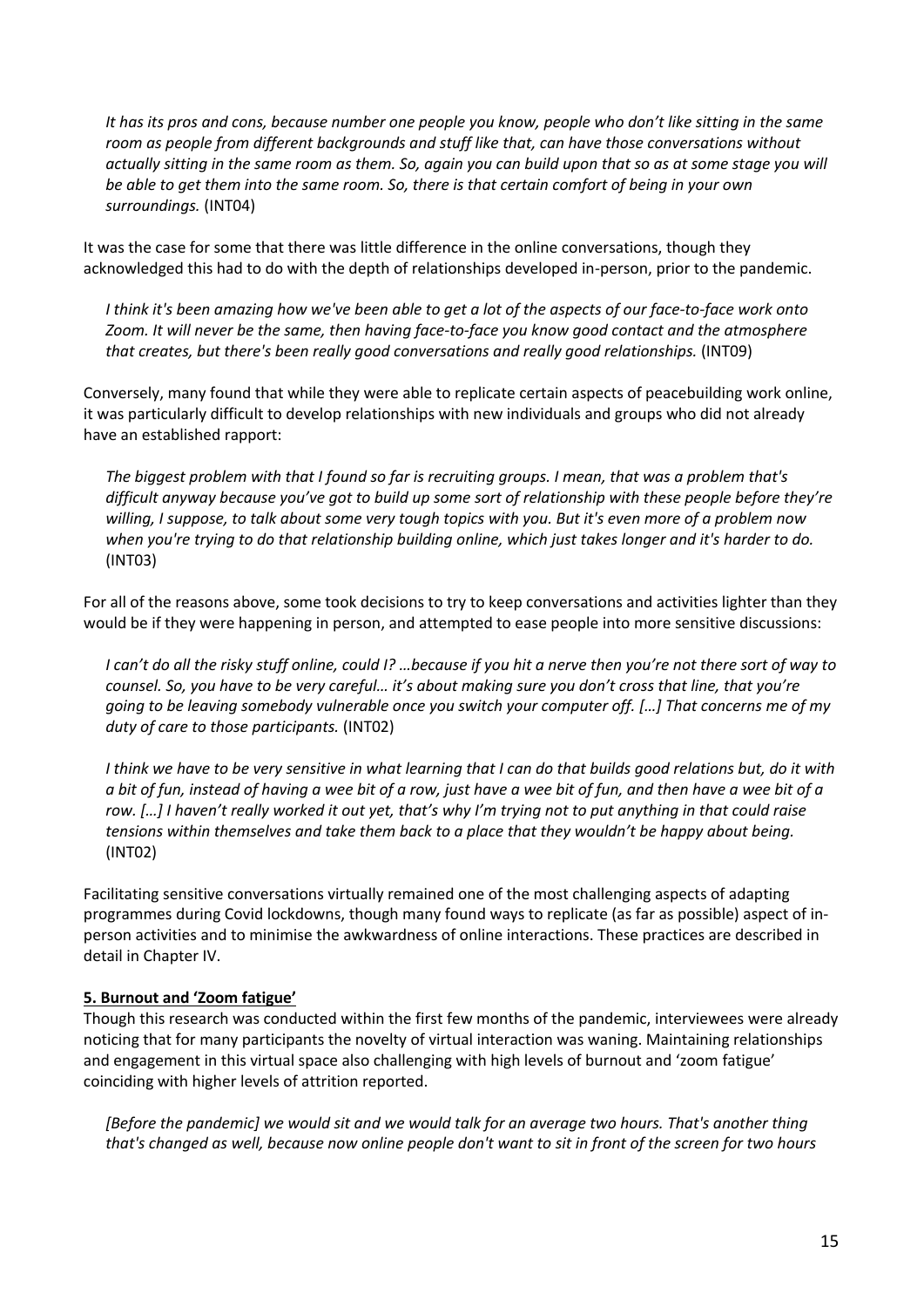*[…] we'll only do an hour and we'll space it out you know that way, because they are staring at a screen.* (INT03)

*I think one of the things that has also been a bit of a challenge is the overwhelming amount of Zooms and Facebook lives and information and packs and this and that. And that has been really, you know, there was a conference I was meant to be on for the last two days. I completely forgot about it because it was on Zoom and I was doing other things and suddenly it was like shit, I'm meant to be, you know, you just know in the back of your head I'm meant to be [somewhere].* (INT07)

*I think once the whole 'oh, isn't this brilliant' wears off then we need to start looking at other ways to do this type of stuff.* (INT04)

Putting limits on screen time and over-subscribing programmes with the understanding that many participants may ultimately not feel up to joining were amongst the ways that interviewees responded to this particular issue.

#### **6. Uncertainty and longer-term planning**

During the first lockdown, few could predict with any certainty how long people would be confined to their homes, social distancing would be required, and activities would continue to have to be adapted or delayed. This produced substantial concern amongst interviewees about longer-term logistical questions, uncertainty about how peoples' needs would evolve and what their capacity would be to respond to those needs.

One interviewee expressed a desire not to even consider the possibility of dealing with Covid restrictions in the longer term, saying 'I'm sort of closing my eyes to that and hoping it wouldn't happen. I was just hoping we'd get back to normal' (INT10). Others conveyed similar feelings about the challenges of planning with so many unknowns:

*I don't know whether to push it back until the new year and hope, maybe get the winter and all over us, and then maybe this time next year it could be face-to-face…I don't know whether I should do some of it virtual before Christmas and then it's hard to know, it's really hard to know what to plan.* (INT01)

*it's sitting in that tension of the uncertain thing going like, well, we can't actually do anything, you know, you can't force anything to happen, so you have to just try and operate within that uncertainty within that tension.* (INT08)

Logistical issues raised concerned both more practical planning issues such as venue and travel capacities with prolonged social distancing requirements, as well as when practitioners would be allowed to do outreach and recruit new participants.

*if we said we were going to have 50 people at an event, I think my, the maximum amount we could probably have is maybe 10 or 12.* (INT04)

*how do I start up across community program again whenever I can't transport people from one side to the other in big numbers. […] and then, even if I'm taking 25 you know, young people from West to get the Glider over to East. You know, well am I allowed to have all 25 on the Glider is that going to be? So, doing this so there's loads just those questions and trying to work out that kind of stuff.* (INT08)

*How do you recruit new young people if you can't get out and meet them? Or you can't bring them to a building to build relationships with them? And so there's a lot of things that we're trying to, we're trying to work out. And in fact, at schools like at what, when are schools going to allow us back in, you know, if they consider us visitors, you know? When are we allowed to go back into schools?* (INT08)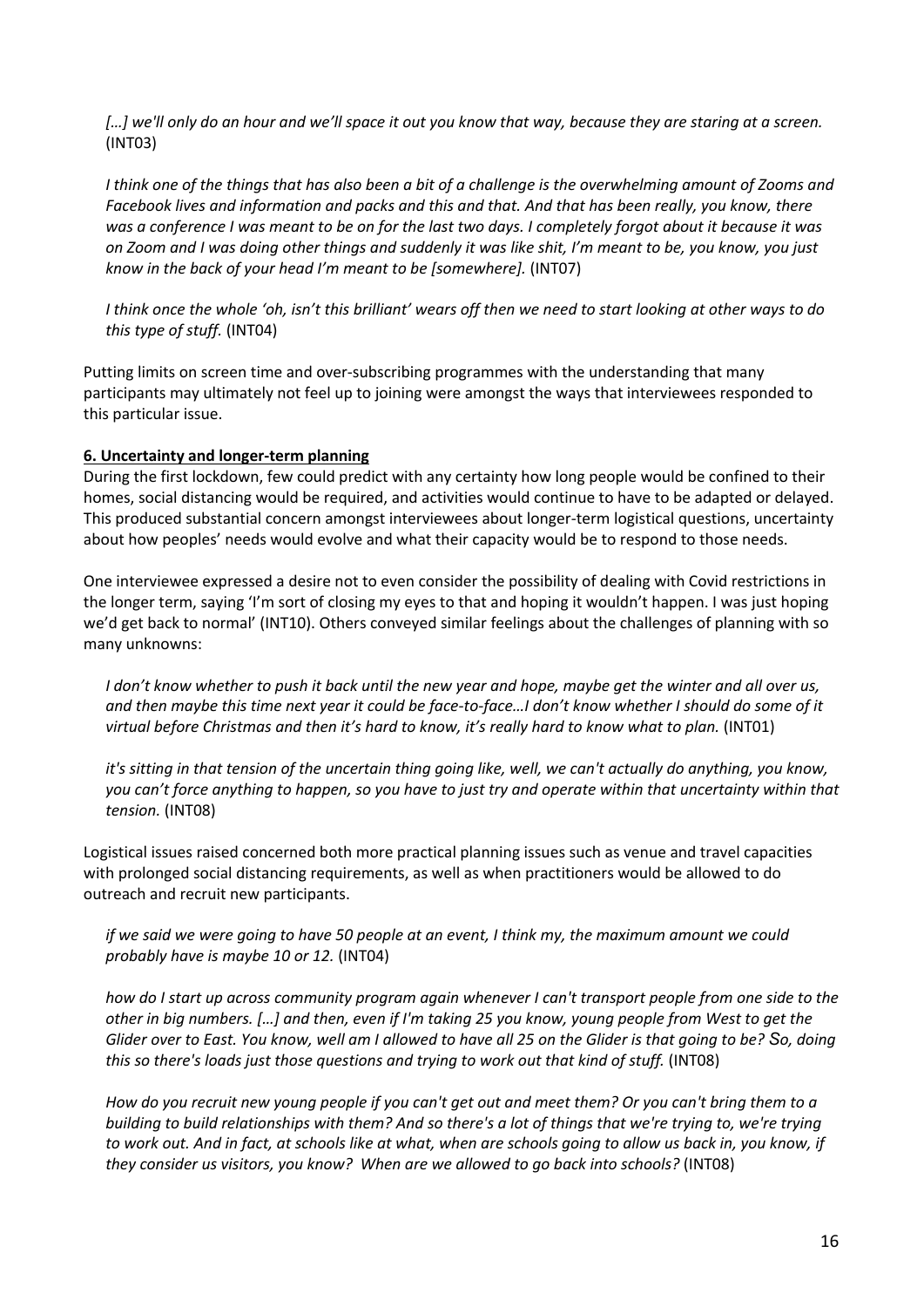There were also a number of concerns that inequalities will be exacerbated as people feel more or less safe engaging in physical spaces as they begin to open back up. At the time of later interviews, plans were emerging for lockdown restrictions to ease over the summer months. The health vulnerabilities of older demographics were front of mind for those working with older participants, as well as the need to take into account their sense of safety and comfort interacting with others in-person:

*We need to find out from people, I don't know how willing, we've got an older women's group for example, we don't know how safe they'll feel to come out. We've had a slot for them in the centre for a long, long time. And we don't know how safe they'll feel.* (INT10)

*I do worry kind of going forward that we'll get to a point where a number, particularly victims and survivors, are going to be in a position where they shouldn't be going out and can't be going out. Do you have meetings with the people who are fit and well and certain people on Zoom?* (INT06)

Finally, these longer-term challenges also touched upon more existential questions and uncertainty about how peoples' needs, priorities, behaviours and attitudes will have changed over the course of the pandemic, and where peacebuilding and community relations work would fit in such new patterns of living:

*when that's your area of work you've always got to keep reassessing it, both the macro and the micro. And so yeah, we could come out of this and people have got different priorities, people have got different ways of engaging, or we could come out of this and people could feel so glad to be back in a room together they'll be rushing to anything that's about engagement and relationship as opposed to like going to the cinema, you know? Because they are so sick of everything being on a 2D screen you know. It could go either way or neither.* (INT06)

*I suppose it all depends on what happens, but if we continue on and lockdown or some kind of restrictions are imposed again then it may just have a knock on effect in how we can act as people and how people will take part in the programmes.* (INT11)

Lockdown restrictions *were* ultimately re-imposed in December 2020 for several months, causing serious disruption to programmes once again. These long-term planning challenges aside, many of the difficulties raised above were negotiated with varying degrees of success in the first few months of the pandemic. The following section explores some of the learning and good practice developed in the face of these obstacles.

### **IV. LESSONS AND GOOD PRACTICE**

Even at such an early stage of the pandemic, interviewees were able to draw out some lessons and aspects of their practice that worked well from the initial few months of adapting and responding to the challenges described above. A handful noted that the short interview was the first space they had to reflect on their responses:

*I think there's lots of positives that have come out of this and will continue. We've probably not really taken a breath like honestly [the organisation] have never been busier. We have we're working night and day, and I think we probably haven't taken time to breath to think, okay, what have we done really here?* (INT07)

Once again, these lessons ranged from developing methods for piloting and troubleshooting the new technologies organisations were relying on to carry out their work, to learning about how to replicate aspects of in-person interactions in a virtual space, to reflections on the necessity of both formal and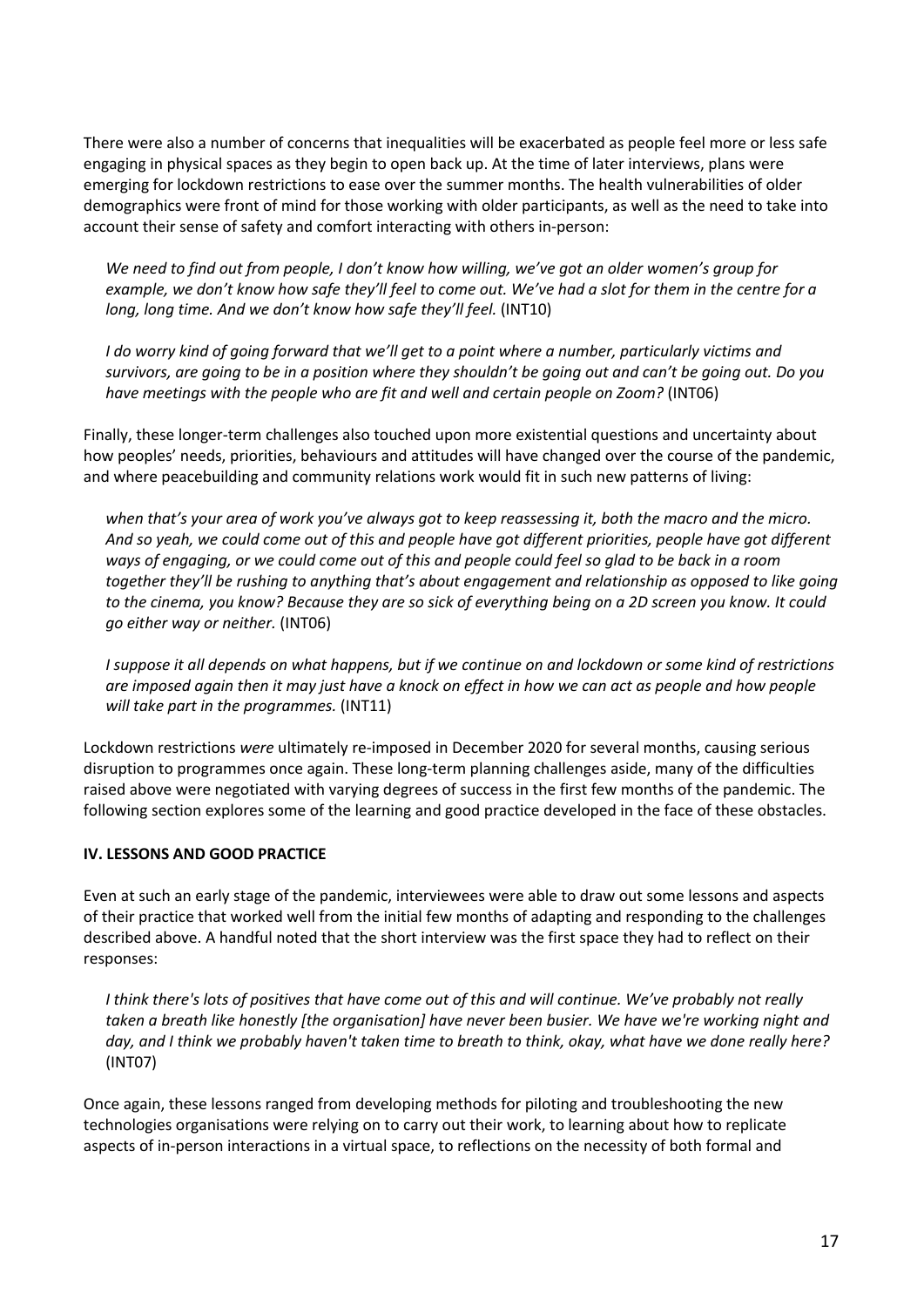informal communication with participants, partnerships between organisations and the need to protect staff wellbeing rather than rely on their 'resilience'.

A perhaps less tangible lesson, but one described as useful in terms of re-focusing the overarching purpose of peacebuilding and community relations work, is how the constraints of the pandemic drove home the centrality of relationships to every aspect of this work. Beyond formal 'relationship building' often used to describe the broad objectives of peacebuilding, the individual relationships amongst participants, staff and volunteers are at the heart of the work:

*delivery wise it's been the value of those relationships and as much as the formal learning and ticking those learning outcomes, I think the kids have just needed the social engagement. And the fact that we are able to have them sit in each other's homes as such has brought quite a lot of them closer together.*  (INT05)

The lessons outlined below all directly or indirectly reflect the efforts made to preserve and strengthen these relationships in the face of the immense challenges presented by the pandemic.

#### **1. Risk assessment and troubleshooting**

A few interviewees described the troubleshooting processes they undertook before rolling out programmes on various virtual platforms. This includes in some cases test runs with staff, or amongst a small group of regular participants to both get comfortable with the functions of the technology and to assess the risks that may be posed to participants:

*we trialled [new technology] just amongst staff first of all and imagined that we all were participants just went through the process of posting and yeah troubleshooting for the first little while.* (INT11)

*I didn't advertise it on Facebook. I just approached about 20 women who had been involved in crosscommunity work and said, do you know about Zoom? Would you be interested in trying a Zoom group? I kept it to, I had to keep it small to be able to manage it myself.* (INT10)

*we were very conscious the whole time of risk assessments; this is all brand new stuff we have to be careful about Zoom bombers and things like that, […] we did trial runs where we had our coaches all on a Zoom call and you had to pretend to be 40-year-old Jimmy from up the road… and how do we manage that and how do we provide a safe, again, a safe and secure environment for our kids in person and how do we continue to provide that virtually as well.* (INT05)

### **2. Overcoming obstacles to online interaction**

Adapting to online engagement was challenging for many people, though interviewees working with younger people, and in particular younger girls, noted this demographic struggled to feel comfortable having their camera on or speaking on camera. They described the efforts they made so that participants would feel more comfortable engaging, whether by encouraging people to keep their cameras off if that made them feel more secure or by introducing creative activities that would take the focus off the faces on the screen:

*What we said for them is that we still want you to be engaged, how would you feel about being on the call camera off, muted and you communicate through the chat? And we sort of, we tried to provide different means for people to contribute to the conversations.* (INT05)

Introducing activities where focus was diverted to tasks and competition rather than speaking to one another directly on screen: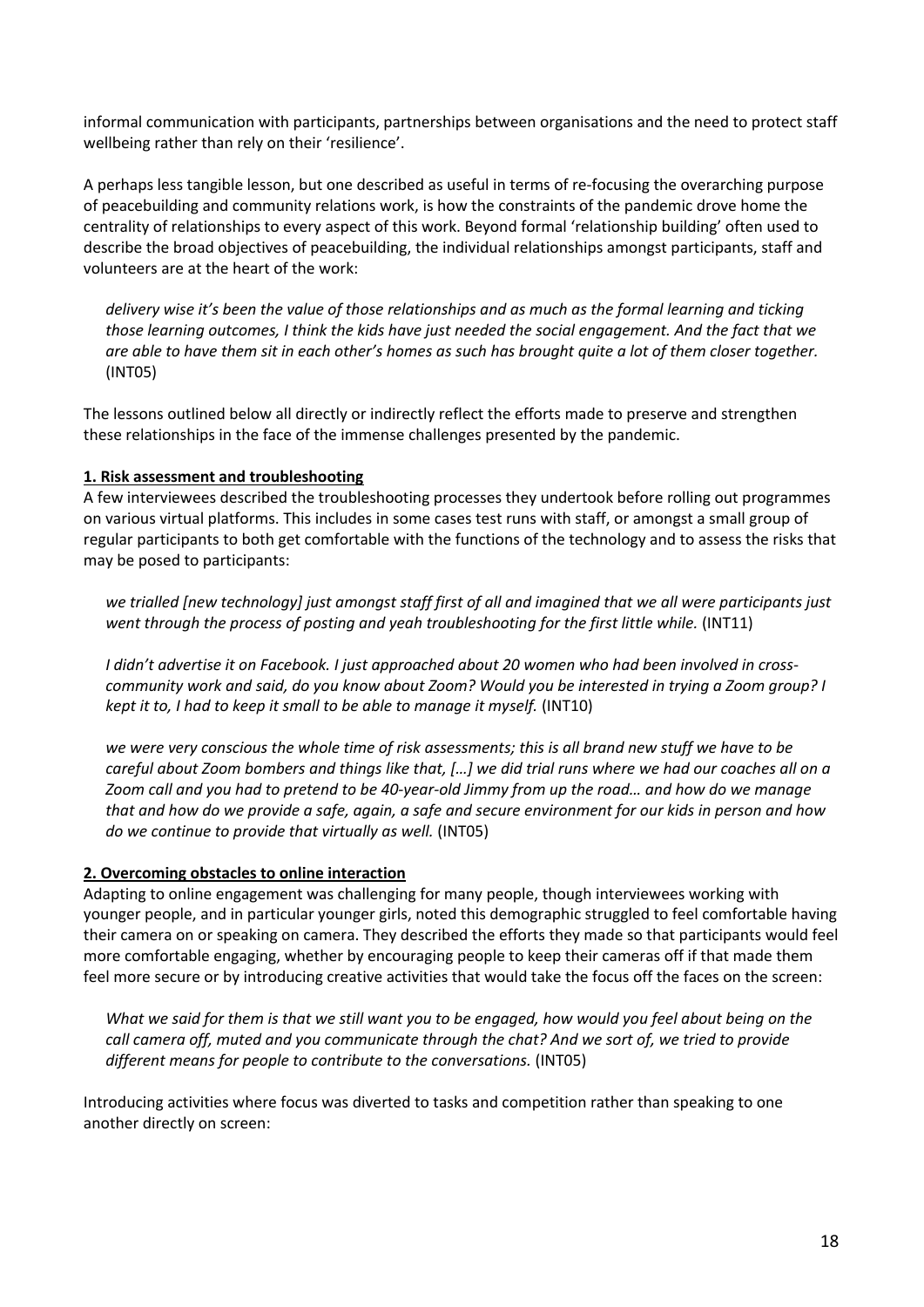*what we did do is try and front load that more the competitive side of things so that if you were having to speak on camera, you weren't conscious of it being I have to get all my words right, it was I'm trying to do this quickly to get points for my team. And so, where that, inhibitions start to filter off a little bit.* (INT05)

Sometimes these competitive activities, especially for young people, helped to incentivise engagement:

*if you're doing stuff on Zoom or having your sessions or workshops where you're having games, we would then then have winners, and so the staff would then drop prizes round to the front doors and so he knew that there was a prize and some people go here, I'm going to go, I'm going to join that session today. I may get the hot noodle and a can of Coke.* (INT09)

It was, of course, acknowledged that participants responded in a variety of ways to this online form of interaction, and that some found it actually enabled their engagement in ways in-person activity would not have:

*for young people who have anxiety about you know, walking into your room with people that they don't know and adults as well, you know, only showing this amount of your face, or even being able just to kind of turn your video off and be there, be present, you know verbally has also been really helpful for some; for others, it's being really detrimental.* (INT07)

### **3. Replicating informal interactions**

A significant amount of progress in peacebuilding and relationship building occurs in the informal interactions taking place in the margins of organised activity. A recurring theme in conversations with practitioners was how such informality in particular was lost in online programmes: 'for many people who go to seminars and stuff like that, you know, it's the tea and coffee breaks that the learning happens in. It's the meeting and greeting at the start' (INT04). Many nevertheless found ways to replicate these informal interactions by leaving space for participants to chat online before and after sessions, or creating other spaces for conversations to continue:

*we've kind of opened the rooms up or sessions or whatever platform were using maybe 10 or 15 minutes early to allow like that kind of, you know, gathering of people and you can check in, how are you? Oh, look at your nice plant that's doing well. You know, just some of that social kind of interaction that we need, and then after meetings as well.* (INT07)

*off the back of some of those programmes, participants have went off and set up their own Facebook groups to stay in contact with one another and to keep those conversations going [between activities]. So, all in all largely successful and you know, out of a pretty chaotic time we were able to think of some ways to continue some of that engagement.* (INT11)

#### **4. Communication and flexibility**

Interviewees described that much of what they have been able to achieve over the first months of lockdown was due to their practices of maintaining communication with participants, whether formally or informally and approaching all aspects of their work with flexibility.

*The staff were quite good at making contact with everyone either by email or by phone and if they were dropping off, finding out why that was the case, seeing how we could offer help and assistance in trying to get them back and involved. For the most part people appreciated that.* (INT11)

*Some people like to look at your face and they want to do something like this to have a conversation, even if it's just short conversation. Other times people prefer the phone, they prefer WhatsApp, text, whatever. Opening yourself to as many different lines of communication as possible and trying to maintain*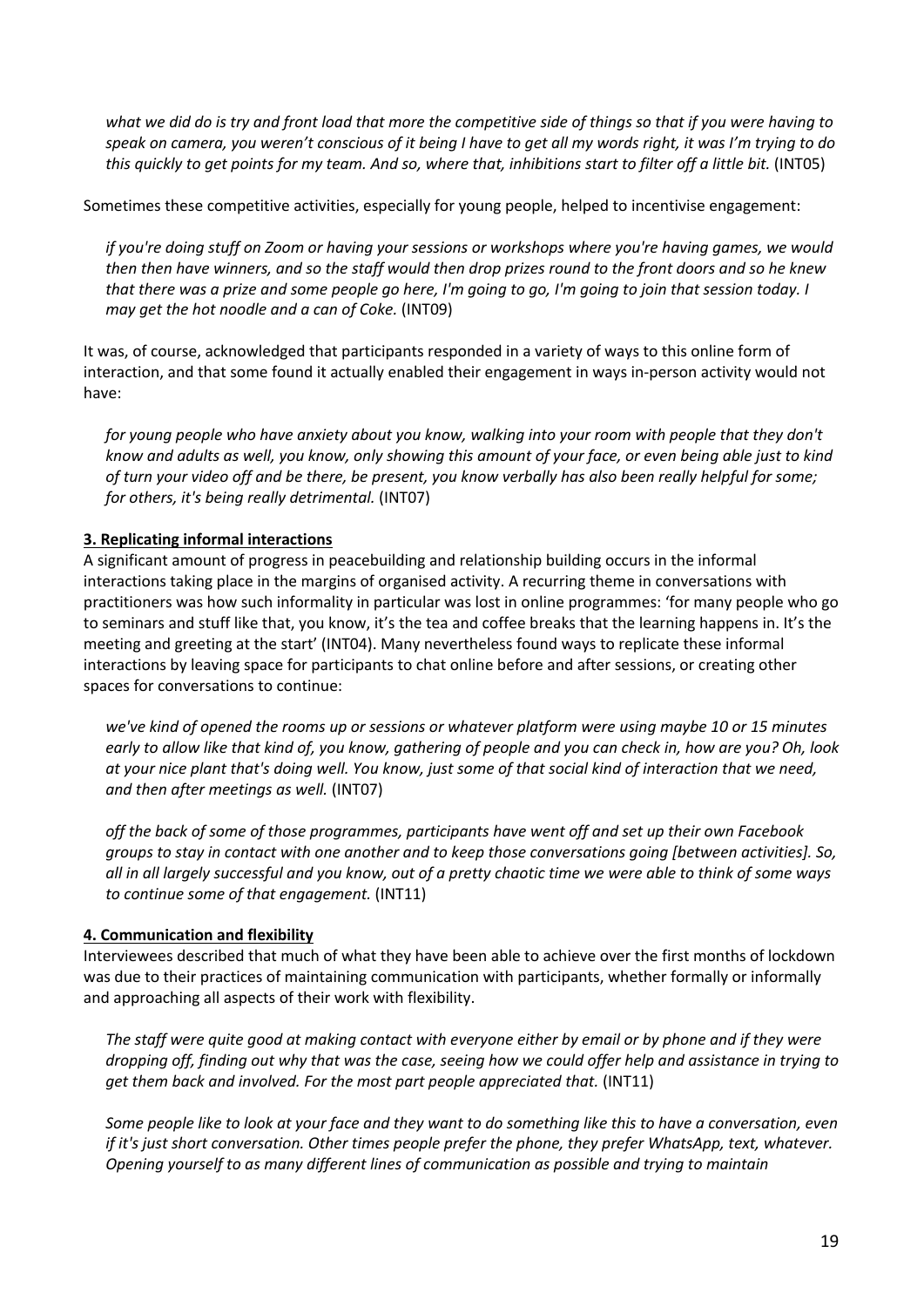*relationships or build new ones on whatever platform or whatever way that works, is I think was going to if we come out of this in one piece with a decent good relations programme.* (INT03)

*Staying in touch with our stakeholders across the board, make sure because we don't have those environments where we would meet at other people's events and things just to be saying, 'oh have you heard this? Have you seen that?' Which is a big kind of part of how we engage on the issue… And then finding ways to keep, to keep that space for people. […] l realise now that so far people have appreciated that we don't need an hours chat to find out how their family are coping with lockdown, it is just a 'hi, how's things' and a kind of exchange of news and info.* (INT06)

Maintaining these avenues for communication enabled organisations to be flexible and responsive to the needs of participants as well as staff. In some instances, this flexibility amounted almost to a co-production of activities with participants which gives them a greater sense of agency and ownership in the programmes:

*I think what helps more than anything else, is flexibility and a willingness act like and eagerness even put it front and centre of your approach to be as flexible as you can to accommodate people. […] it feels like that kind of flexibility, communication almost constant communication without nagging people, you know constantly being open for conversations has helped.* (INT03)

*I let the group have a say, their say. You know, it's not about what I want, it should be what they want. So, it's maybe a conversation before I start anything with the group 'if anybody feels vulnerable, if anybody, how do you's want to deal with this?' You know, let them ones come up with their own you know, so they have a wee bit of ownership of it.* (INT02)

*I think the learning for me, and probably as an organisation, is listening more. And asking questions to better inform, not asking questions just to say, to tell me that I'm doing the right thing, but asking questions to, what are we doing wrong? What could we do to do it better?* (INT05)

This level of communication and flexibility further enabled organisations to provide opportunities for meaningful engagement rather than overloading participants who suddenly found themselves with too many opportunities for online activities:

*we tried to be as active as possible in the areas we felt would be most beneficial to people… it's really that sustained and meaningful engagement that really helped. And the feedback from that, from participants who took part was that they genuinely appreciated it and it helped them through that time.* (INT11)

*it's a matter of trying to keep people engaged and trying to bring things that people will be interested in… So again, it is a matter of just trying different things and trying to try our best.* (INT04)

#### **5. Partnerships**

Drawing upon existing partnerships across organisations, and developing new networks, was integral in adapting responses to complex and interrelated issues emerging from the pandemic. These partnerships provided a range of benefits, including helping organisations to facilitate effective use of resources and collaboration in programming:

*We know what our strengths are but we know where other people's strengths are… I think you'll see a hell of a lot more of collaborative work happening.* (INT04)

*we have a sort of an understanding that we do not reinvent the wheel. If one of those organisations is running a programme then everybody else will support it, then we can run something different, and then everybody else. So, it's about, because resources are very light on the ground, we find it's a way that we*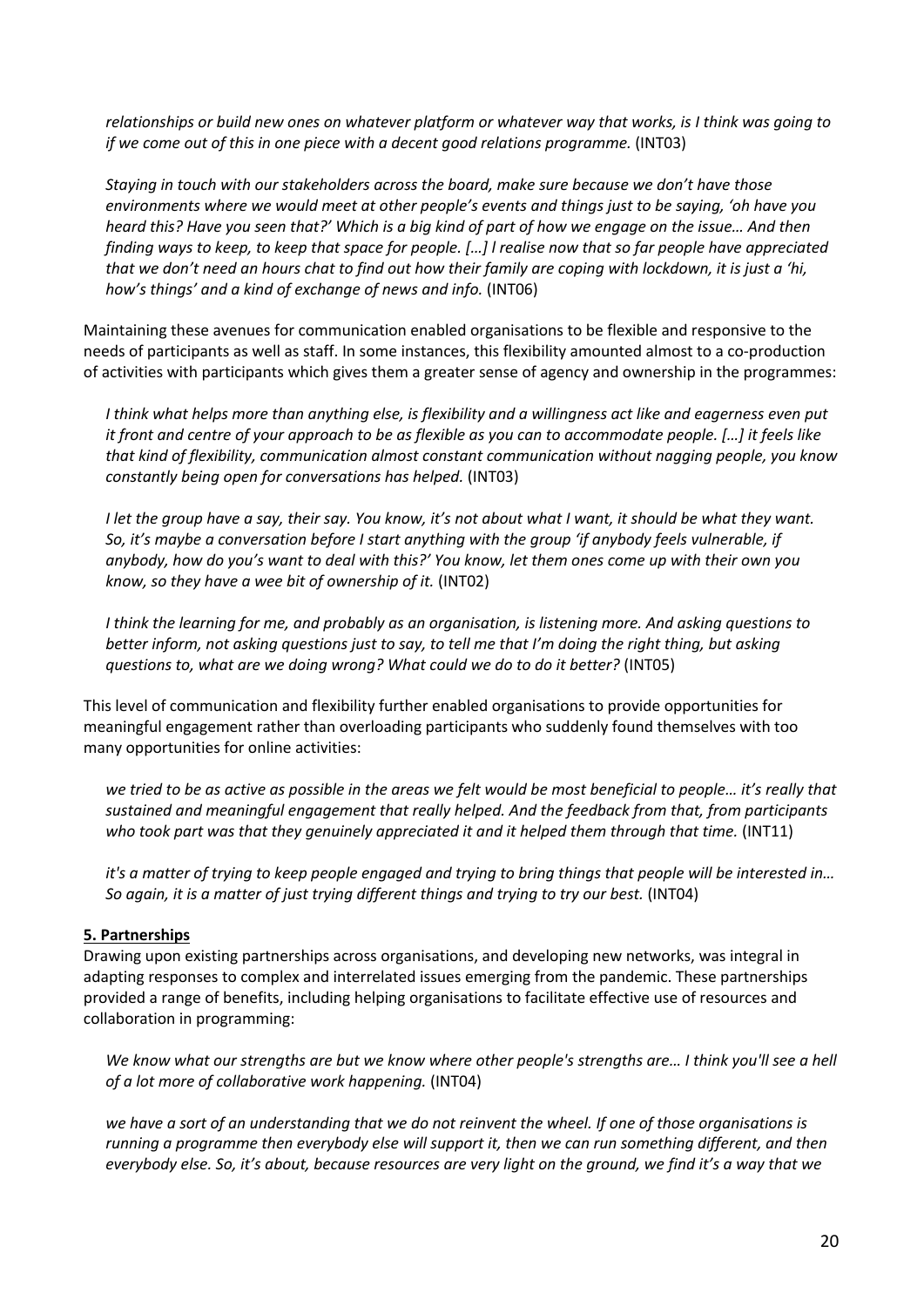*can share the resources that we have between all of us; rather than one group getting everything; and other groups getting nothing.* (INT02)

*we were kind of just working, and because we work in partnership with other organisations and we're not the lead, it was also trying to work with what they have, and everyone has slightly different capacity in terms of technology.* (INT07)

Partnership working in the ways described above provided other benefits to organisations during the early months of the pandemic, including a sense of support and solidarity amongst others working within the sector and coping with the impacts of the pandemic:

*what is most encouraging is when you're in contact with your partner organisations and we're all willing to do the same thing. It makes you feel less isolated, that you're not just sitting talking to your own computer in a corner here. That there's a purpose in what we're doing.* (INT10)

*during the lockdown then those partners, we haven't maybe been able to do any formal activity with each other, but they are still checking in, and they're still contacting, and were still liaising about where are you at? How are things for you? Where's [your organisation's] thinking? Here's where we're at. The funder has said this. What do you think?* (INT01)

#### **6. Staff wellbeing**

Always mindful that the interviewees themselves and their colleagues were also navigating challenging personal and professional burdens stemming from the pandemic, many organisations implemented practices directed specifically at the wellbeing needs of their staff. For staff as well, there were fewer opportunities for informal interactions they would normally benefit from when meetings and conversations are mediated via a screen, so this was something organisations had to consciously enable:

*I think that's something that you lose very quickly if you don't have that camaraderie in the office or in your hub or the time to just sit and have lunch together or something happens and natural conversations […] It becomes a very business-like and you lose relationship, so that that was really important I think in terms of just trying to maintain a little bit.* (INT08)

*we developed a staff wellbeing pack and that is really important and how we look after the mental health and emotional wellbeing of our staff […] in our pack was the opportunity to speak with a counsellor […] we instituted 1/2 days in May, June, and July.* (INT09)

### **7. Opportunities**

Finally, many of the lessons gleaned at this point in the pandemic included how their responses to the situation had created opportunities to span geographical boundaries in the short term and would enable new ways of working and new opportunities for creativity once restrictions would be relaxed. One benefit identified by a number of interviewees was that coordinating online would reduce the time and environmental impacts of their operations:

*it should cut down on a lot of unnecessary journeys that you might have, because you know sometimes you know you're traveling like an hour and a half to do an hour's meeting to travel back down again. So, I think that those type of things will be really, really useful.* (INT04)

*environmentally there's a responsibility there, let's try and not pump everything with our car fumes, so can we do something a bit differently there. Can we use these platforms to have people come in? Maybe have somebody in the room but have somebody join us by this.* (INT07)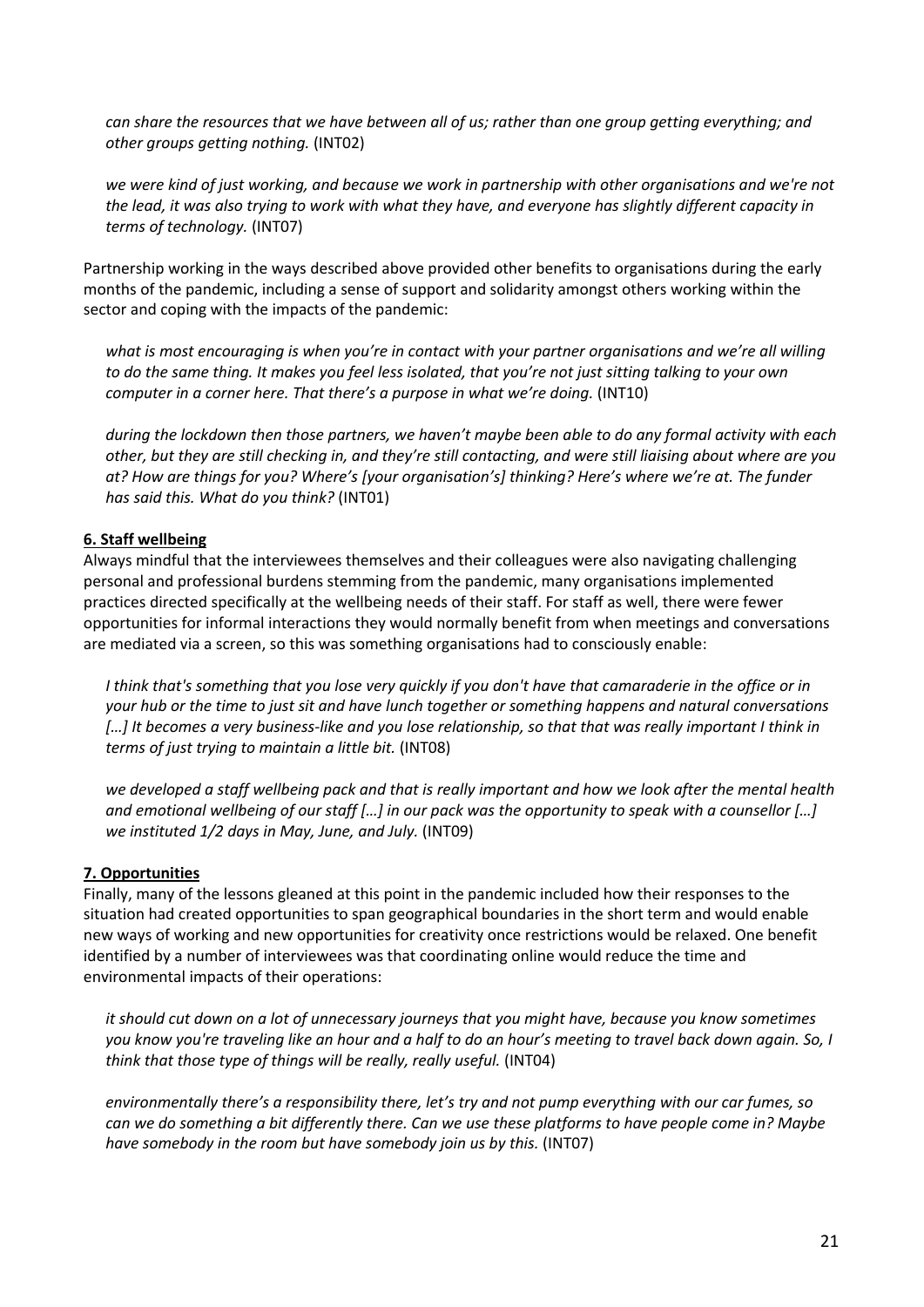In a similar vein, the online platforms used during the pandemic have overcome geographical barriers that would otherwise have limited access for those without the time or resources to travel and enabled groups to make connections across regional and even international boundaries.

*there was 44 at our meeting last week and all over the province, so, you know, I was able to tap into people who I probably wouldn't have if I wasn't at a Zoom meeting with them. I know them but, would I have tapped into them? Don't know, don't think so.* (INT02)

*our traditional face-to-face programme was, when we organised those, we may bring two groups from Belfast together, traditional PUL group, traditional CNR group and bring them together in a project. But because these programmes were open and available to anybody across the region to take part, what we found was we had people from Derry, and Belfast, and Coleraine, Enniskillen, and Monaghan… and that came throughout in the feedback from people, they appreciated the fact that they could speak to people who they otherwise wouldn't get a chance to speak to and hear a different perspective on things.* (INT11)

Others spoke of the creativity that the experience with new forms of technology would enable for future work, especially in terms of who can participate:

*if I've got a group down in Dublin, what I'd be able to do is I'll be able to basically even broadcast from Dublin to the ones back in the office or they recorded or whenever, or to put it up Live to say we're now in St Patrick's Church.* (INT04)

*now we're starting to think you know, nobody else is doing a basketball game here, nobody else can do one, so if we're doing it virtually, what other doors does that open to us, you know? We could probably, we've got connections with the NBA, could we get somebody on for 10 minutes to open it up, you know? We're starting to think it's allowed for a lot more creativity, which we're definitely appreciating.* (INT05)

This creativity was also mentioned in terms of opening up the activities and engagement this technology makes possible:

*there's been a kind of an allowance to do things differently out and be creative… And I think some of the staff have really are really risen to that and have really enjoyed that opportunity to be creative and think and do things differently.* (INT07)

*we're planning out our summer programming and we're doing something brand new as well, which we haven't done before, but part of that is using an app that the kids can connect through that has all our sessions, like our schedule on it that they can check in and out of, we post notifications. A lot of the logistical connection can happen through this one app. And we're looking at it now to see if this is something that could make our life a fair bit easier in person as well you know, keeping everything in one space.* (INT05)

*I think we've learned some stuff through this like I think, actually, that we we've learned how actually, you know, how we can use our social media better. And I think we've realized actually there are some things Zoom can be really useful moving forward in our work, we don't have to abandon it completely.*  (INT08)

*I think something like Slack or even a closed group or something like that for people to stay in touch and to share experiences in the project or in some instances some of the chatter and the chat that we get through Slack it's… just that human interaction that people weren't getting. That happened quite a lot, so I think that one of the things that we might look to do when we do get back to face-to-face engagement is*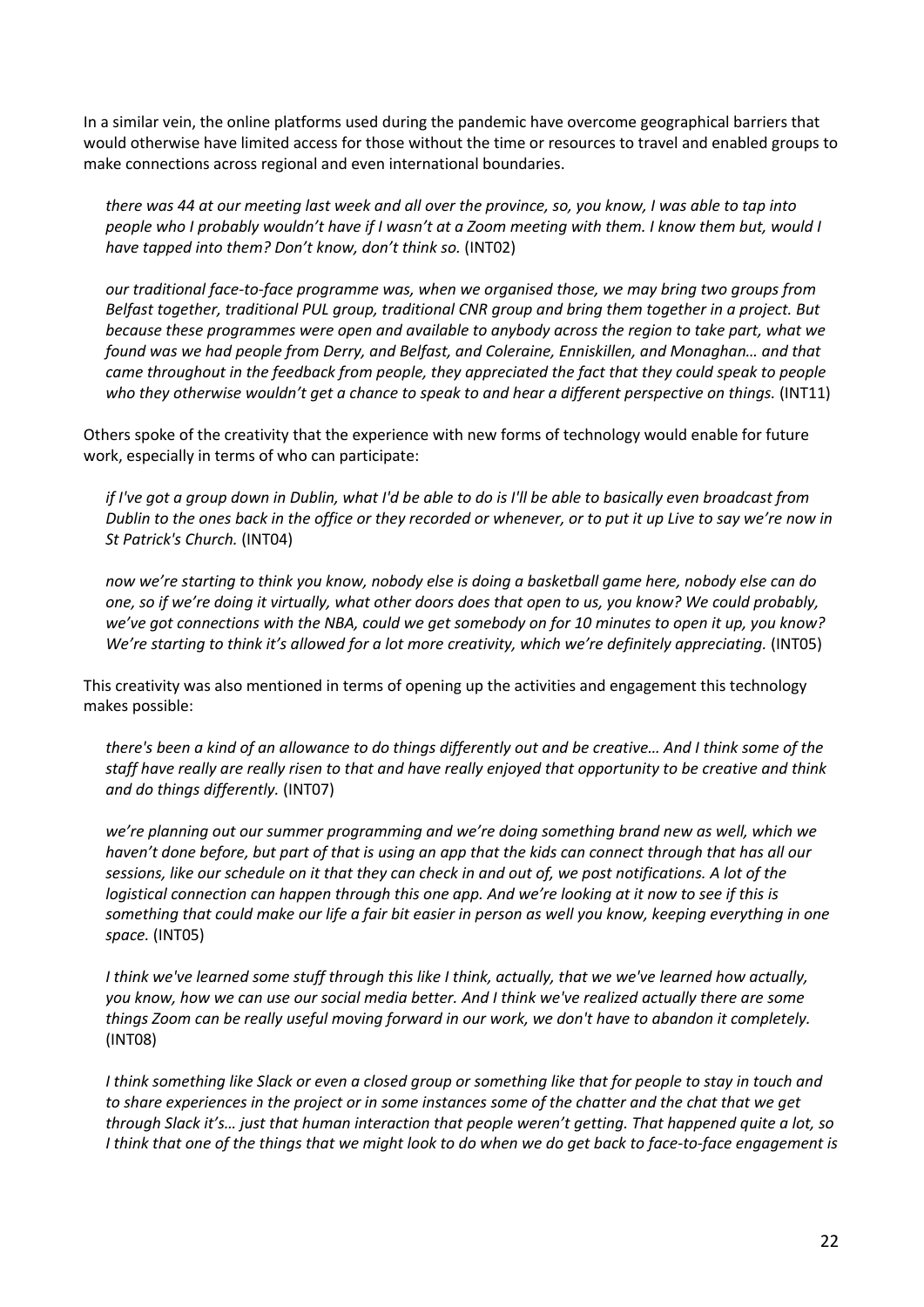*having a mechanism that people can stay in touch between times, because… the feedback has told us that that has been beneficial.* (INT11)

Most of the workarounds and good practices developed over these early months of the pandemic were achieved through the determination, partnerships and problem-solving abilities of the organisations themselves. It remains to be seen the extent to which these lessons and even the opportunities identified at this stage will be effectively shared across the wider peacebuilding and community relations sector, and the following section outlines a number of the macro-level conditions that interviewees described as either conducive to developing and sharing their responses or constrained their ability to meet the challenges of building peace in a pandemic.

### **V. MACRO-LEVEL CONDITIONS**

The wider structures within which these organisational responses and adaptations have been made must of course enter into any discussion of how individual organisations have responded. Variable funding practices and government policies have in a very significant way enabled and/or constrained how organisations proceeded in these early months of the pandemic. The material and structural conditions of the community and voluntary sector itself are also crucial to acknowledge both in terms of understanding the adaptability or 'resilience' of the organisations persisting under the pressures of the Covid pandemic as well as the stark realities of underfunding, insecurity and burnout that necessitate such adaptability and resilience.

In many ways, the issues identified below have long been present in the broad arena of peacebuilding and community relations work in Northern Ireland. Many of the challenges raised earlier around uncertainty for the future, lack of clarity regarding funder expectations and fears for the future of peacebuilding work stem from funding and policymaking practices, both as part of longer-term patterns and specifically with regards to Covid responses.

### **1. Funding**

Peacebuilding and community relations work in Northern Ireland has been resourced by a complex web of funding bodies over the past two decades, each funder with their own sets of policies, practices and objectives. A 2018 report commissioned by Corrymeela identified and outlined a range of issues with the peace funding infrastructure that has at once invested an estimated four billion dollars in peace-focused initiatives, while also producing dynamics which are seen to constrain progress in building peace<sup>3</sup>. Findings included a substantial reduction in funding since the mid-2010s, bureaucratic conditions attached to funding, insecurity in funding that has led to loss of expertise and knowledge as staff positions are lost, and a pervasive sense that such work is undervalued. The report also found that such conditions necessitated more strategic practices which resonated with this study, such as an emphasis on partnership working to use funds more efficiently rather than competing with other organisations for funding or duplicating provisions.

When it came to the ways that funders enabled (or constrained) the responses of peacebuilding organisations in the early months of Covid, interviewees spoke of how crucial the flexibility extended by some funders was in how flexible they in turn were able to be in developing their responses and adapting their programming. One critical area interviewees felt was lacking, however, was that guidance and support provided by funders for how to deal with the emerging challenges of undertaking their work remotely was uneven and could have been more practical.

### *Flexibility*

The reality that Covid regulations largely prevented organisations from delivering the activities for which they were funded necessitated this flexibility, yet there was also uncertainty about the extent to which that

<sup>3</sup> Morrow, D, Faulkner-Byrne, L & Pettis, S (2018) *Funding peace: A report on the funding of Peace and Reconciliation work in Northern Ireland and Ireland 2007-2017*. Belfast: Corrymeela.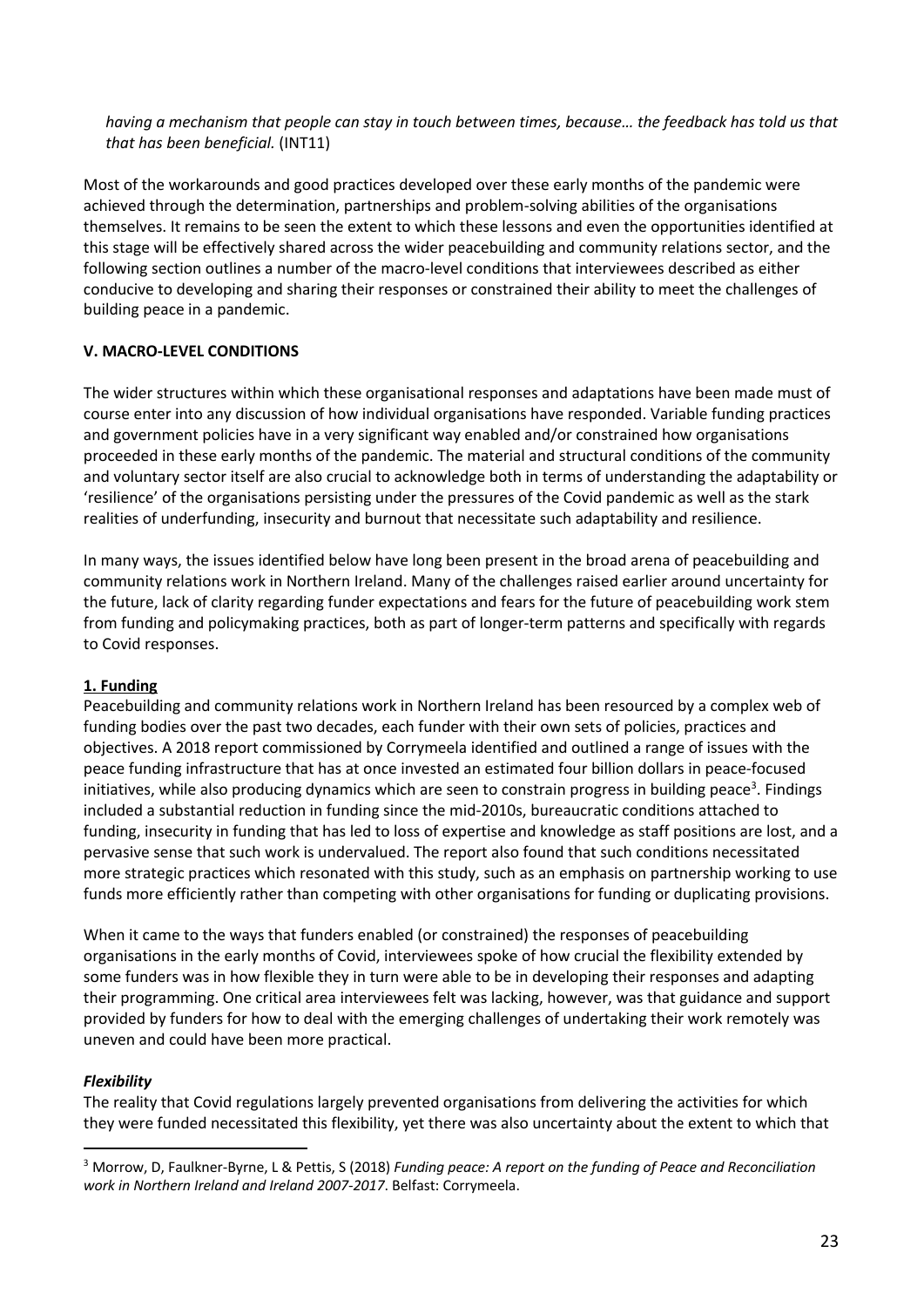flexibility would be honoured and implemented when it came to monitoring and reporting outcomes and indeed how those outcomes during the Covid period would impact upon their ability to secure future funding. At least one of the interviewees I spoke with during this study did not have their funding extended into the next period.

*So, our engagement, the amount of engagement time in certain projects we asked for a reduction, which the funder were quite good with that, as long as there was a rationale there. And we sought permissions they were quite flexible in allowing this to change that early on, which helped us then to go off and be able to draw these plans up. So, we are quite lucky in that regard […] it's been an ongoing discussion with them.* (INT11)

*we got flexible headings in which case we could like move some of the budget around, but the headings are there so that things like the exhibition and that could still happen. But that they would fund us to basically stay in touch with people and stay on top of the issues. So, we asked for less budget, but more of it towards kind of those kind of practicalities and staffing.* (INT06)

*The funders have been absolutely fantastic because they are actually taking their lead from the practitioners on the ground. […] I've been quite fortunate whereby I have been able to have conversations with the Community Relations Council, with the Executive Office, about the type of stuff that we're doing that still falls into what it is we're funded for. But yet we're not delivering on the specifics, given the fact we can't, you know, but what we are trying to do is look at innovative ways to do that… they have been 100% behind us.* (INT04)

Of those who noted flexibility from their funders, many suggested this was more readily granted where there was an existing relationship with that funder and a track record of delivery:

*I'm very lucky… I'm not doing the work that I would do if I was out there in hands on, because I've been around all the groups and everything else, and [the funders] recognise that.* (INT02)

In many cases, the stakes of identifying funders who are flexible and willing to work with practitioners to fund the activity they can deliver in Covid circumstances meant the difference between maintaining whatever level of activity was feasible and shutting down:

*I'm not looking at any other funding because there's absolutely no way you can deliver what funders need. The only funders that look for process not delivery are Joseph Rowntree who finished funding us, Department of Foreign Affairs, who thank goodness are still funding us, and then luckily getting this grant which is process/product, but not kind of in a measurable delivery kind of way, you know. Otherwise, we wouldn't be here.* (INT06)

Even with positive reports about the flexibility granted in principle by funders, there was still substantial uncertainty about how this flexibility would be implemented in practice and fears that the decisions made in adapting or reducing activity during the pandemic would ultimately confront the reality of what funders were willing to compromise on:

*I* suppose with their flexibility comes a challenge as well, because it's like, you know, do anything and then *you're like, can we really do anything? Do you really mean… And not knowing you know, in six months' time when people begin to look at finances and things like that, are they going come back and say 'where all your sign in sheets?' You know, 'where's your evidence for this?'* (INT07)

*when asked directly about potential flexibility about targets, about doing the work in different ways, they said we're willing to be flexible and then, given no guidance on what they're willing to be flexible on, or*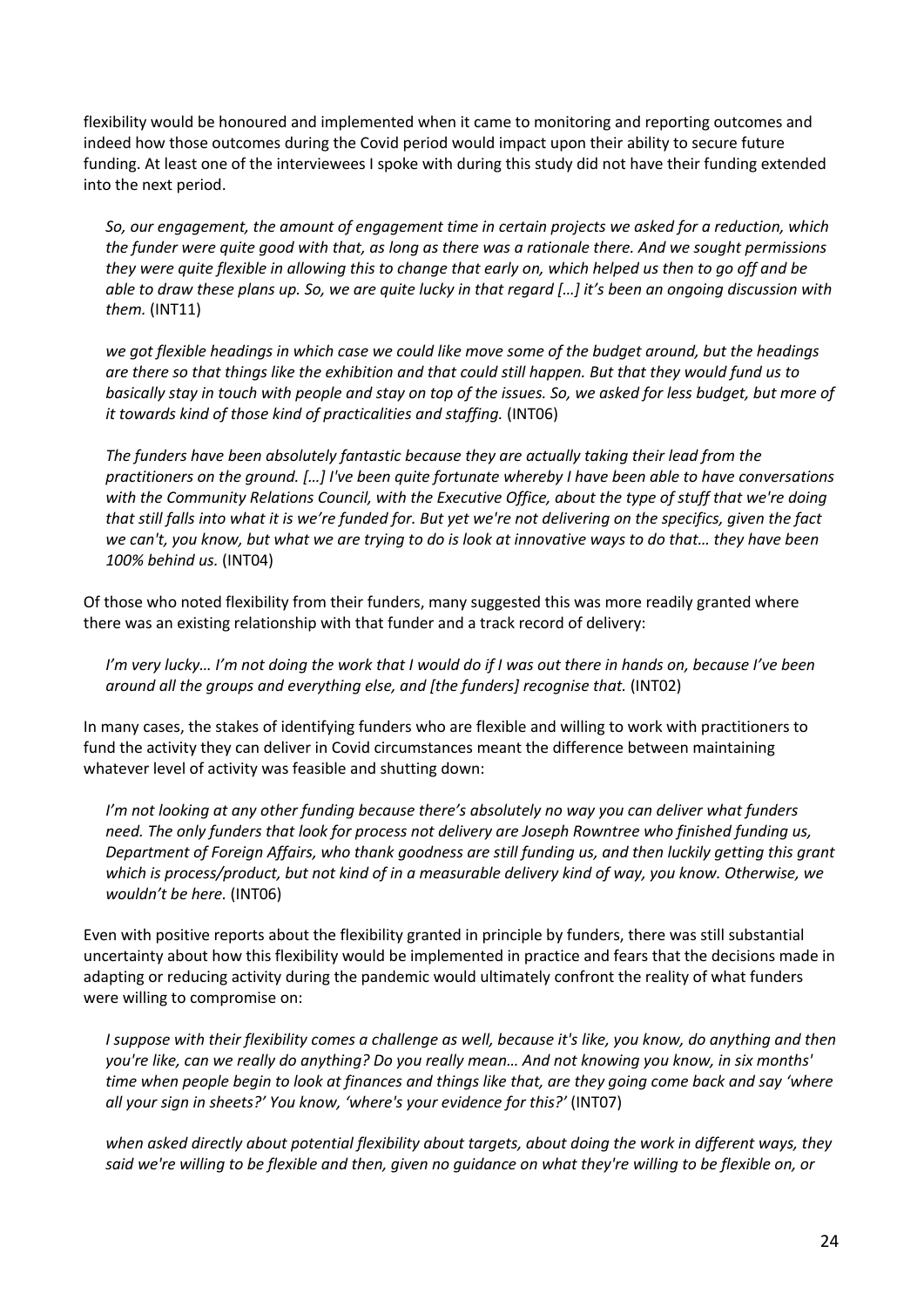*how flexible are willing to be, or on flexible on target numbers of individuals or on target groups, on dates on, you know, on methods delivery delivered. I have no idea […] I understand that they're in the same positions as us, they're still trying to figure out how to do their work from home. But, I'm very concerned about line in the sand, inflexible targets, no clear way as to know if I'm meeting them.* (INT03)

#### *Guidance and support*

Interviewees described a mixed bag in terms of the guidance they received from funders on the practicalities of adapting their work in response to the pandemic, whether that be use of technology and digital safeguarding or more substantive challenges around facilitating sensitive conversations online. Some highlighted shared learning opportunities where funders invited practitioners from different organisations to come together and share how they have adapted their programmes, however others noted that the learning from these sessions was not applicable to their work, and issues that were raised were not always addressed.

*they've given us no guidance on, for example, how to safely do Zooms online when people you might believe in, people with these feelings which numerous people have raised. They have given no guidance on how to approach doing in person work if such a circumstance arises in a few months' time. There have been no practical answers to any questions… There is no area in which they couldn't do better when it comes to guidance as for how we're supposed to go by doing our job.* (INT03)

*what might have helped almost like a bank of safe resources that could have been helpful or platforms to use. We were finding out from other people globally about the Zoom risks; where it would have been helpful to have our funders say we would suggest you use, this, this, this. It probably would have been helpful for us.* (INT05)

Where guidance was not necessarily forthcoming from funders, organisations shared their own protocols and policies to assist one another.

#### **2. Community and voluntary sector**

The community and voluntary sector have long been relied upon for delivering the difficult and everyday work of peacebuilding on the ground often with limited resources and without joined up thinking in policy and funding infrastructure. The organisations that have survived these conditions are flexible and adaptable, used to working under pressure and problem-solving – the resilience and creativity on display through this time not surprising, but is often lauded without acknowledging the impacts of burnout on those doing the work.

Especially in the early weeks of the first lockdown, the community and voluntary sector absorbed and address many of the societal needs emerging from the pandemic:

*I think the voluntary community sector needs to be acknowledged for what they have done during this period of time. And this isn't about putting blame on councils are for anybody else, but we need to be going to be working much better together […] what I have witnessed is the voluntary community sector just going and even putting the accelerator on.* (INT07)

The lack of resources and no continuity between short term funding cycles were not novel problems emerging from the pandemic but have indeed been persistent in the sector. This precarity and insecurity for both organisations and individual staff was brought to the surface in their responses to that first lockdown:

*it was only when something like this hit that you realised. I knew we were badly resourced, but I didn't really realise how badly resourced. And that's not just Shankill, because them other communities that I'm*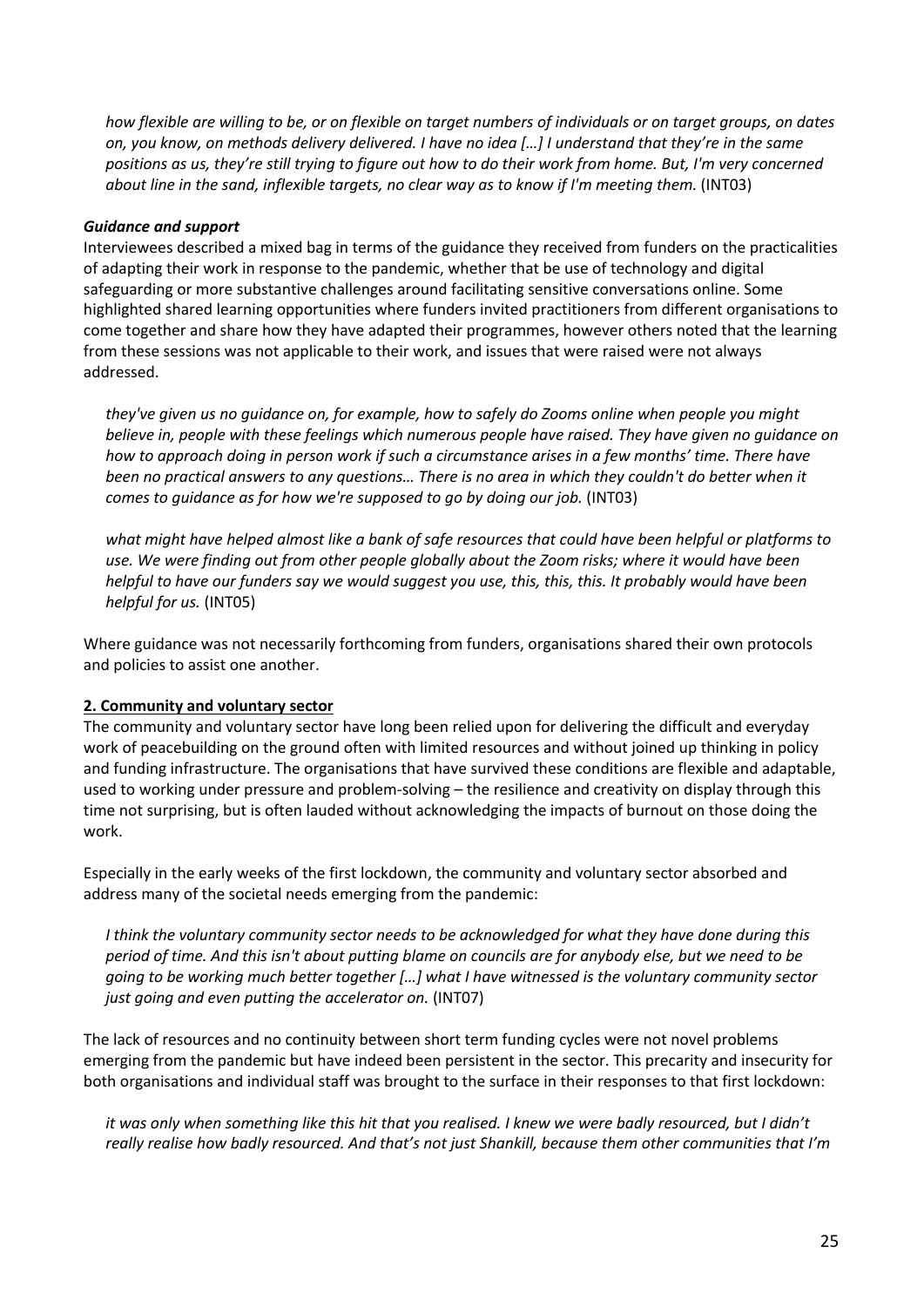*on to they are all from the Women's Sector, all from the Women's Movement, and they are saying the same things. Now, when it comes to a crisis like this we're not, we're not armed.* (INT02)

*There's no continuity with funding. Where even, I'm not saying give me 10 years, even if they would give you 5, but even if you got 3, it means that I can focus on you know, 3 different/4 different groups. I wouldn't have the time to do that in a year because I would be leaving them dry come March and not know if I could take them to the next step. And I'd be probably leaving them in a vulnerable situation. You know, there's no continuity there.* (INT02)

*I think the Executive could, do something around supporting youth organizations and voluntary sector in terms of financing. And I suppose what we say is we don't need money for programmes. If we have people, we can have programmes, but if we don't have the staffing we can't have the programmes, so can you divert the funds from paying for that residential, at three grand or whatever it is, that's a salary for two months or more time or for six months.* (INT09)

Some interviewees expressed a sense that this short term-ism and chronic under-resourcing indicated a lack of recognition and valuing of the critical contributions made by the sector:

*You know, and if we withdrew all that community help and all that community support, it would cost them a hell of a lot more. It would cost them and every one of them is doing it free, voluntary, unpaid. So, I think they need to put a wee bit of that back into the people who are actually doing the work on the ground.* (INT02)

A few interviewees also highlighted the gendered division of labour and the reality that substantial work in the sector is carried out by women<sup>4</sup>, and how that should be acknowledged in the context of increasing and uneven burdens on women regarding domestic labour throughout the pandemic:

*When you see the amount of women that's out there doing that. I'm not saying there's not men, absolutely, there is, but when you see the amount of women that's out there and they're home-schooling, they are looking after elderly parents, and they're doing the food banks, they're doing the prescriptions, they're doing the messages, and they're keeping the house, they're doing their washing, they're doing their ironing […] I think that there has to be a level of appreciation to the women within all the communities that's actually got out there and done something.* (INT02)

Where government policy has been rolled out – at the time of the interviews the first lockdown restrictions were beginning to ease and a 'roadmap' had been introduced for how this would occur – there was limited recognition of the position of the community and voluntary sector, nor did these policies provide any guidance to the sector:

*when I look at the NI Executive guidelines, the voluntary sector wasn't mentioned once in those guidelines, you had retail, education, transport, do you know all of these, but the voluntary sector didn't get a look in.* (INT09)

*I think it would be, it would be helpful if kind of the top-down stuff, if the top-down organisations, you know, whether that's the NIO [Northern Ireland Office] or politicians or statutory organisations have an understanding that those of us not in those big structures are going to have more difficulty dealing with things.* (INT06)

<sup>&</sup>lt;sup>4</sup> Data from the 2018 NICVA Workforce Survey confirms this, showing that three quarters of paid staff in the community and voluntary sector were women (www.nicva.org/stateofthesector/workforce).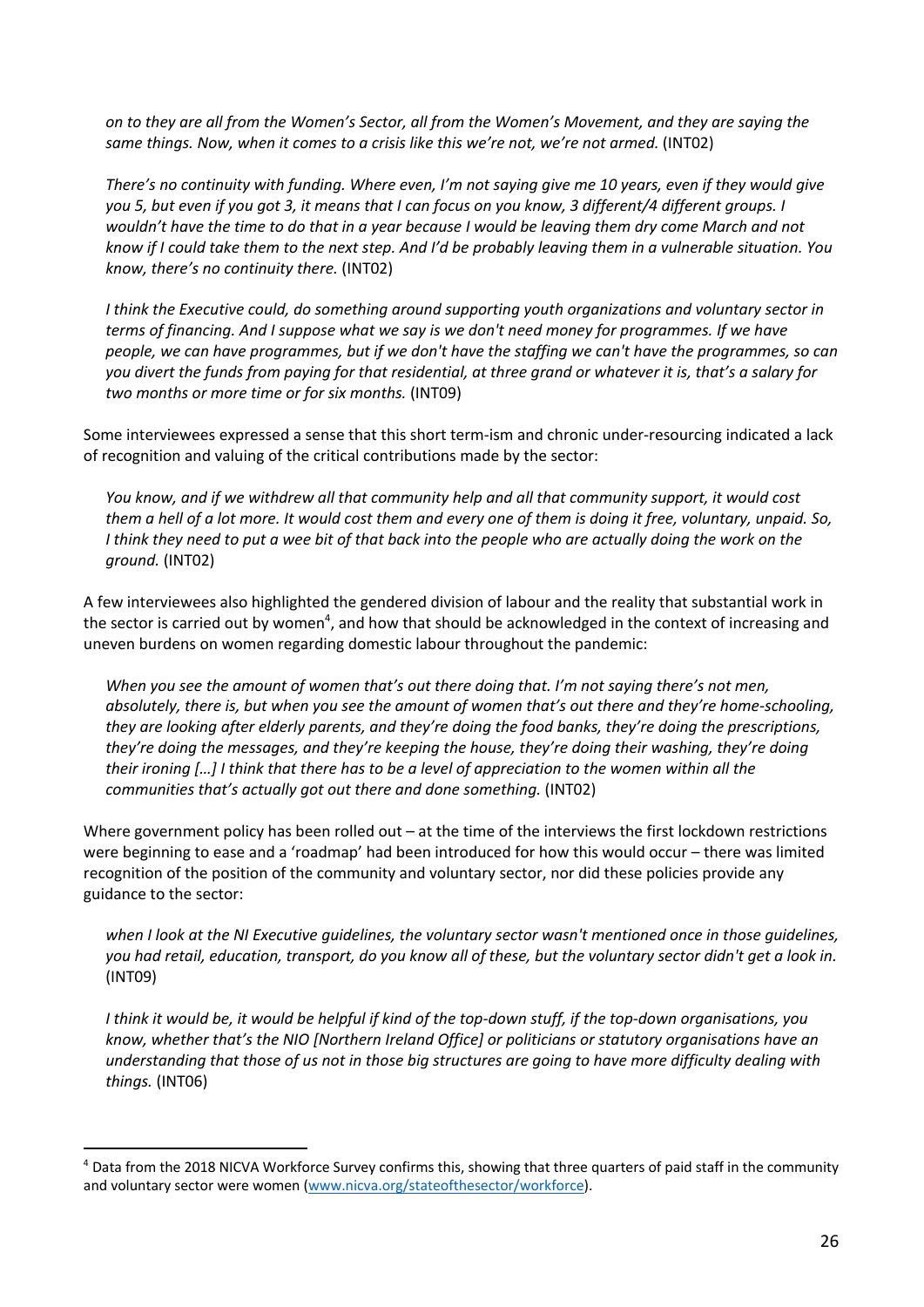The successes in responding constructively to the conditions of the pandemic and adapting to address challenges presented was attributed by some to resilience within the community and voluntary sector:

*I think there's a resiliency within the voluntary community sector where people and I have to say my staff are phenomenal, they just they move, and they blend and they try things out and if it doesn't work and they kind of go right, that didn't work let's try something different.* (INT07)

Of course, this resilience narrative has been a double-edged sword for the sector, as much of the apparent resilience has been developed through years and even decades of underfunding, insecurity and the nature of their work on the coal face of social, economic and political issues within communities and results in significant pressure and burnout for those doing the work.

All of this culminates in the scale of burnout and health impacts experienced by people working on a voluntary basis and/or with limited resources. A frequent theme in interviews was how staff and volunteers in community organisations were stretched to the limit prioritising the needs of others, and even feeling guilty for not doing more:

*they're all burnt out. And even the people who were furloughed from the community and voluntary sector, I have seen them all over Facebook you know, volunteering. I don't even know if you're allowed to volunteer if you're furloughed, I haven't a clue. But they just feel so responsible and even during the furlough that they haven't took any time off.* (INT01)

*And a lot of those women are missing out on a whole lot of lot of other stuff, and they're not looking after themselves.* (INT02)

*it's responding to the kid's needs, and then us second.* (INT05)

*I've been sort of doing that too, keeping in touch with practitioners and workers as well. So, I didn't have* to... I felt that quilt during the lockdown. Because I kept saying to my husband all the time, if I was well *enough, if I didn't have that [shielding] letter, I know I'd be out there helping the community; but what can I do here? I can do nothing… it's a hard space for community and voluntary sector because I think because they felt that you know, that they had to be delivering over and above.* (INT01)

As interviewees state above, the crucial contributions of the community and voluntary sector throughout the pandemic must be acknowledged and organisations doing this work should be properly resourced so that they may develop long-term, sustainable programming.

### **VI. IMPACT ON COMMUNITY RELATIONS**

It would have been difficult to predict, at the time of the study, the longer-term impacts of the pandemic – or community and statutory responses to it – on community relations in Northern Ireland. Several highprofile events occurred amidst the interviews which were seen to raise tensions and concerns, including the Bobby Storey funeral<sup>5</sup> and the Twelfth of July, the spectre of which would continue to be raised in justification of unrest that came over several nights in April 2021.

From the vantage point of the time (May-August 2020), interviewees highlighted the ways they felt that community relations, both in the short and long term, would be impacted by responses to the pandemic. In terms of the positive, constructive impacts there was the range of mutual aid-type initiatives that coalesced around a sense of common need and experiences arising from the pandemic and created scenarios where

<sup>5</sup> BBC News (2020) 'Bobby Storey funeral: O'Neill 'sorry' for grieving families' hurt', 3 July. Available at: https://www.bbc.co.uk/news/uk-northern-ireland-53271201.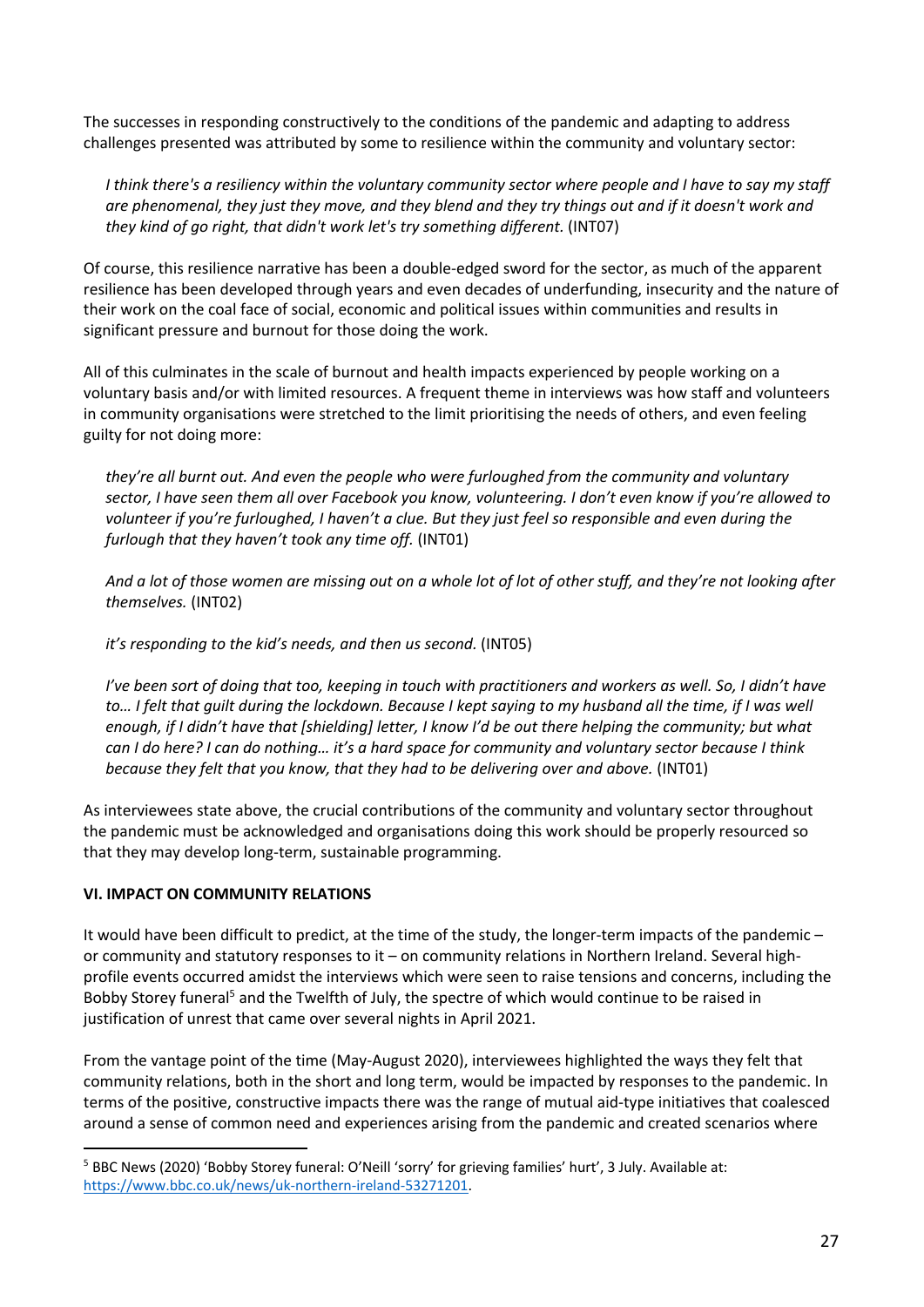people delivering food and other parcels to one another felt invested in a wider sense of community and crossed geographical and territorial boundaries many would not have done under 'normal' circumstances. However, there was also, at the time, a generalised concern shared amongst interviewees that the pandemic could have more detrimental impacts on community relations and the state of peace in Northern Ireland. In the shorter term, it was observed that some of the mutual aid responses were insular and that there was politicking and competition over who was to be seen to be delivering community support. Other troubling impacts in the longer term were associated with consequences of the restrictions themselves, including the long-term mental health impacts of sustained isolation, the exacerbation of gendered harms under lockdown and the impact on younger people during this time, as well as the politicisation of covid-related incidents. Further to these issues, many expressed concerns about the future of the sector itself.

#### **1. Building community**

Many spoke optimistically about how they saw people building relationships and community on the basis of the common experiences they were sharing, and the generosity that was being extended across and beyond 'traditional' communities:

*it has brought people together who would never ever, ever be in the same room together. Just it has made people go in the areas that they would never, ever thought of going into. And again, it you know for one of the I suppose one of the good things it is actually come out of this whole thing is that whole sense the community, that whole sense of people helping each other and looking out for their neighbours. And*  looking out for neighbours that they probably would never have considered were their neighbours. (INT04)

*Now there's no thinking. If there's a parcel needs to be delivered, they're not looking at an address going 'ach I can't go there'. […] I lived through the Troubles, so communities did come together and the difference with this and communities coming together during the conflict – the Troubles here – each community came together in their own areas, this time, all communities are coming together, and it doesn't matter what community.* (INT02)

*if anything, for the older programme it's brought them closer together, because there's that humanity, there's people on that screen, it's not just such and such that would have been on the other team – it's not the opponent anymore. It is just somebody else that's going through the same thing as me. So, having that opportunity I think was really good for them to share that vulnerability, but still be safe in their own home as well. […] we've actually had some really cool opportunities in that you know, our kids come to us and now we're going to them. But they're sitting technically in each other's homes, and they're able to see, oh that's what your house looks like and having conversations like that.* (INT05)

*some of the groups that we're working with […] are responding on the very practical level and building relationships and building trust within that kind of group but also within the community has been really positive.* (INT07)

One interviewee shared that, while they were not yet sure what the reasoning was, their programme evaluations measuring attitudinal change suggested a greater positive change than their in-person programmes had:

*one of the things we ask on our baseline and end evaluations is you know, it's some of the traditional peace questions around traditional backgrounds and things like that, and how you feel about members of the opposite community. And when face-to-face the results from that evaluation forms were proving that people were you know, getting a rewarding experience, developing new creative skills and learning something new; but also changing their attitudes around people from different faiths and backgrounds.*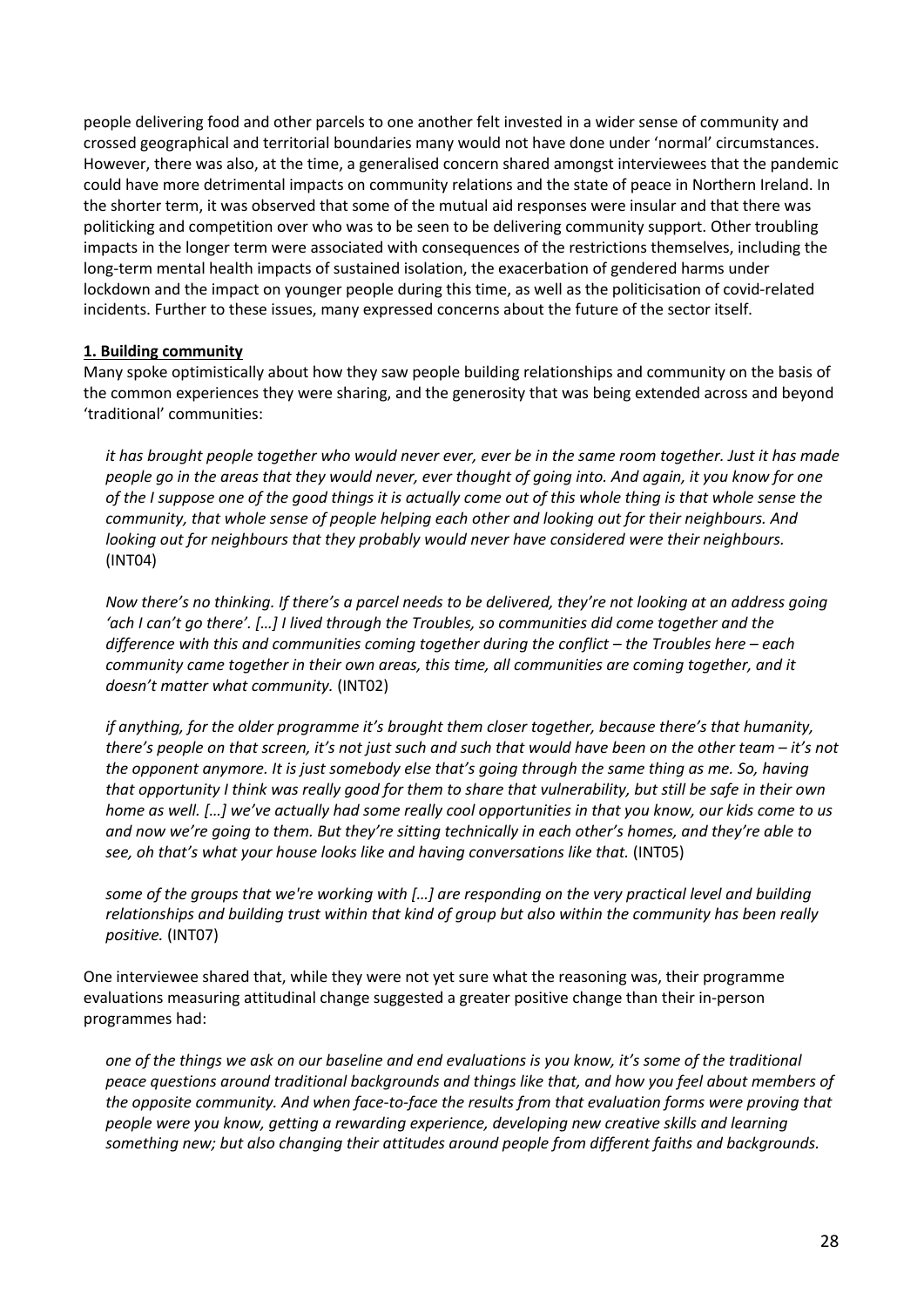*That's actually increased now that we've been online and the feedback showing that people are more likely to change their attitudes as a result of this programme.* (INT11)

Another interviewee hoped that the communal response during this period could have a knock on effect whereby the sense of recognising just what shared responses to common needs can achieve.

*if there do end up being positives, you know, that we sort out our massive amount of hospitals and coordinate them around the service need rather than community affiliation, you know. There could be benefits like that that would have a wider cross-community benefit.* (INT06)

#### **2. Generalised concern**

These optimistic assessments of the shorter and longer-term impacts of the pandemic gave way to a more generalised sense of concern about the need to be on 'high alert' (INT04) about the short and long-term impacts of the pandemic on peacebuilding and community relations:

*I hope in my heart of hearts that this is paranoia and not reality, but I think I can see the beginnings of a sort of a maybe fear motivated retraction into your own community. So, I think a lot of people are afraid of what happens when I go out to shop? What happens when I go when life reopens again? Will I feel comfortable going about my role in my life? And because, there's a different kind of discomfort associated with doing cross-community work and going physically into places that aren't your area. So, now they've got to overcome a physical discomfort about their health, as well as an emotional discomfort about what they're going to be confronted with having these conversations. So, I'm a little concerned that it might be harder to get people to reach out who weren't already doing that work anyway… I'm a little concerned that I'm seeing a start of like we do our thing; you do your thing. You look after yours we'll look after ours. It could be paranoia based on all this, um look how much we're doing for our community, versus how much they are doing for their community is continual competition. This, you know, politicisation of the virus. But yes, I'm a little concerned it might be hard to get people to going to their own buildings, let alone them'uns buildings.* (INT03)

*you know I don't like social distancing; I think it's the wrong term, I think it should be called physical distancing. And I worry even just the psychological damage just being told that we're socially distancing when peacebuilding is about relationships. It's quite interesting where in the week that John Hume has died and people are quoting him and realising that peacebuilding is about relationships, you know, between communities here, between east and west and north and south. And there is a real possibility that this could take us a step backwards. You know, we're used to steps backwards feeling like a big fissure because something politically happens and you can see community tensions; but it could be a step backwards just because we are all socially distanced, by which I mean properly socially distanced, not physically distanced… we may be three steps backwards from where we were, and in a quite intangible hard to measure way.* (INT06)

This sense of concern also arose out of the reality that many found it harder to gauge the community relations climate in this vacuum of social contact. Many of those working in peacebuilding and community relations would spend significant time having conversations, meeting with people, going into different areas to keep tabs on the general state of community relations. With limited in-person contact, and especially for those workers quoted below who were medically vulnerable and shielding, these interviewees described feeling more detached and less aware of the dynamic and complex environment:

*I don't know, because I'm so used to knowing by being out and about talking to people, and being in west Belfast, being in east Belfast, being in north Belfast. You know, having coffee with somebody, being at an event and sitting beside somebody that I know, or somebody that I don't know. I kind of feel like my antennae are cut off…* (INT06)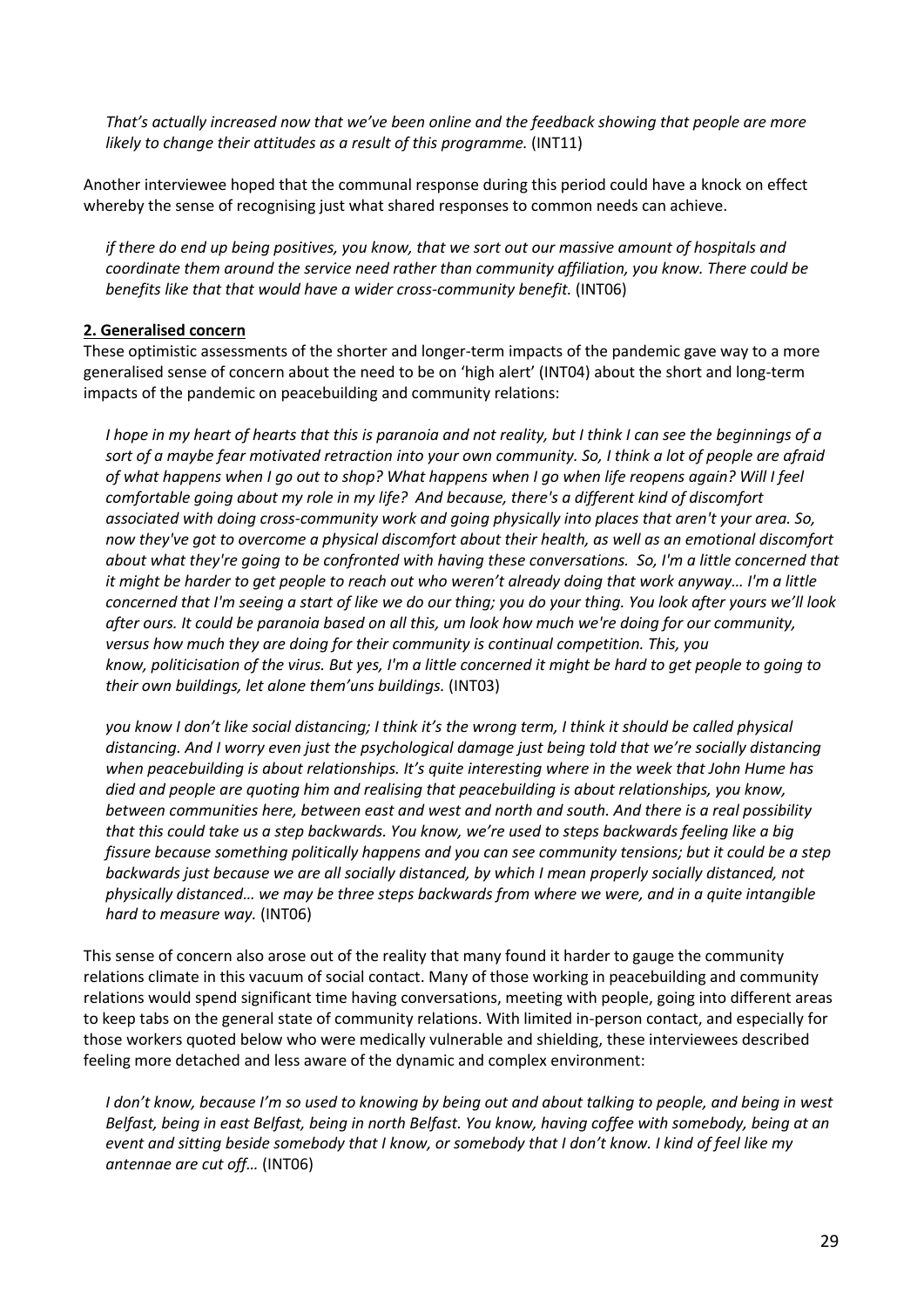*just before the 12th I messaged them all and said, hi guys look at the minute you's are the eyes and ears for me here… I need you to keep your eye out here for flag, emblems, for any dissident activity, anything that's happening over band parades, or anything to do with bonfires – please keep your eye out. […] those connections are still kept with people that I still have got a good idea of what's been happening, not a great idea.* (INT01)

# **3. Competition and protectionism**

Another concern arising out of discussions about direct aid responses to Covid and lockdown was an increased sense of competition and protectionism about providing for one's 'own community' that countered the sense that bridges were being built across traditional communal boundaries:

*some groups were really open and transparent about what they were doing and then there's other groups maybe just served their own community or whatever. So, you're hearing wee bits and pieces that are coming out of lockdown that maybe you think things weren't all as rosy maybe as we thought they were… still a wee bit of protectionism there, a wee bit of competition and you know, who can give out the most.*  (INT01)

*I think part of it is because some people can't resist the temptation to politicize everything and so therefore it's 'look what we are doing for our community'. 'It belongs to us'. 'It is ours'. As opposed to 'look what people are doing within our community as a whole'. It's understandable why political parties do that; obviously, they have everything to gain and nothing to lose. But it's too easy to let ourselves slip into that way of thinking to and I think, especially when it has been very emotionally difficult for people to be involved with cross-community work, all it needs is something like that for to push them away.* (INT03)

# **4. Politicisation of Covid**

There were also several instances where regulation and observation of lockdown restrictions as well as Covid itself became politicised<sup>6</sup>, which interviewees identified as detrimental to community relations. One interview in the lead up to the Twelfth of July expressed concern that breaches at the Storey funeral would be used to justify further breaches at parades:

*this is the first time that I can remember the 12th of July celebrations being cancelled, right? […] Do you see, if this [funeral] had just happened maybe two weeks ago, we'd be in a different situation with the Twelfth of July and bonfires and all that there type of stuff. Do you see now that the screws have been loosened a little bit I think what's happening now, and you only have to look at north Belfast at some of the stuff that's happening up there, whereby I believe we've went backwards instead of forwards. You know to do with things of slogans being put up on walls, people not feeling welcome in church spaces. […] I* do believe that there's people who will take opportunities to exploit the situation for their own benefit *and stir up tensions.* (INT04)

Controversial events that strain community relations are certainly not anathema to Northern Ireland, but one interviewee pointed out how the inability to meet and discuss such issues in person due to the pandemic allowed the funeral in particular to become a more polarising issue:

*I think it's hard to counter what's in the news just now about Michelle O'Neill at the funeral. So, if that's coming up and people were angry about it from you know, that could be discussed in a, you'd be in a group and you'd be in the centre and you talk… But when you're not seeing each other, when you're not* 

<sup>6</sup> See, for example, statement by then DUP Minister of Agriculture Edwin Poots that 'the difference in transmission between nationalist and unionist areas was "around six to one"'. BBC News, 'Coronavirus: Call for DUP's Edwin Poots to apologise' 19 October 2020. Available at: https://www.bbc.co.uk/news/uk-northern-ireland-54598528 (accessed 5 August 2021).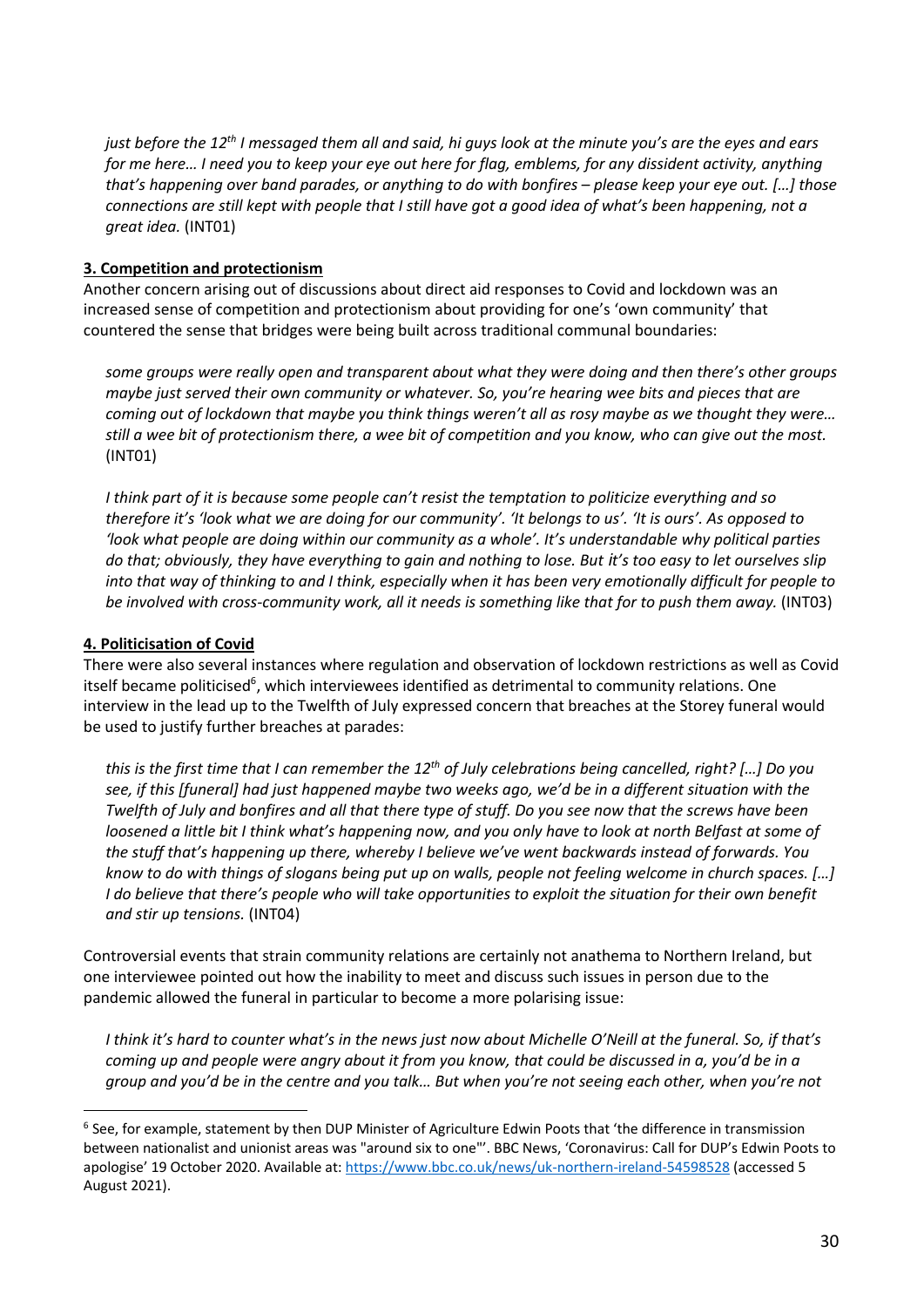*engaging that same way, then maybe you do become more polarised. You're not really hearing the other side.* (INT10)

#### **5. Social media vacuum**

In this absence of public interaction, much of the discourse around Covid restrictions and various political events, of which the Storey funeral was just one, became focused on social media platforms like Twitter. One interviewee highlighted how inflammatory the discourse on social media was becoming in this time, and that it was often gendered and misogynistic in its tone:

*I think the social media stuff, I think it's gone, definitely gone during coronavirus, I think it's allowed for a gap and largely meeting face-to-face, so the only engagement they've been having is online. And you had the funeral, then you had the tweets about the bonfires, and now you have the misogyny. And it's just boom, boom, boom… what do you do with that and where do you take that?* (INT01)

*the misogyny happening with women at the minute is just unreal. It's just been terrible what I've read in the last week about some community workers, and journalists, and bloggers, and influencers, and women seem to be getting a really tough time at the minute online.* (INT01)

#### **6. Mental health**

Another impact of the pandemic and lockdown restrictions that interviewees raised was the short- and longterm mental health implications. Many drew a direct connection between the negative impact the isolation of lockdown will have had on individuals and communities with community relations work itself:

*I'm doing a whole lot more stuff that I wouldn't be doing [pre-Covid] and mental health is one of those, because if we can't work with people with their mental health there's not going to be good relations happening.* (INT02)

*I would say that coming out of this whole thing what we're going to be looking at is lots of mental health issues. Suicides, alcohol and drug dependencies, domestic violence, child welfare difficulties and problems. Because, because the kids haven't been at school and nobody can pick up on what's happening to them in the house or whatever. So, you're basically going to be looking at all of this tsunami coming down the road. And I think what people are trying to do, and certainly what we're trying to do anyway, is gear up for that, so at least it's not just going to be oh my goodness, where did all that come from? So, working on strategies and working on interventions to try and cope with what's coming; I think it's a major part of our plan at this particular point in time.* (INT04)

*I think that the mental emotional health and wellbeing of young people. The reality is that everybody is going to have some form of PTSD and trauma as a result of this.* (INT09)

*And also seeing how lonely and isolated some people can be… I think we're seeing a massive impact on mental health […] for those people whose lives were already chaotic this has been quite a challenge for them, never mind the fact that there's illness, you know there are people dealing with health issues as well and that's significant* (INT07)

The isolation of lockdown also held the potential to evoke troubling memories of conditions during the conflict that could have deeply concerning impacts on people who are living with the legacy of trauma and loss:

*I realise just talking to the women and speaking to the women and having the meetings that I'm having there is a very big still dependence here in Northern Ireland to meet, to be with people; that social interaction is vital. And I don't know if that's anything to do with our history of the Troubles, because we*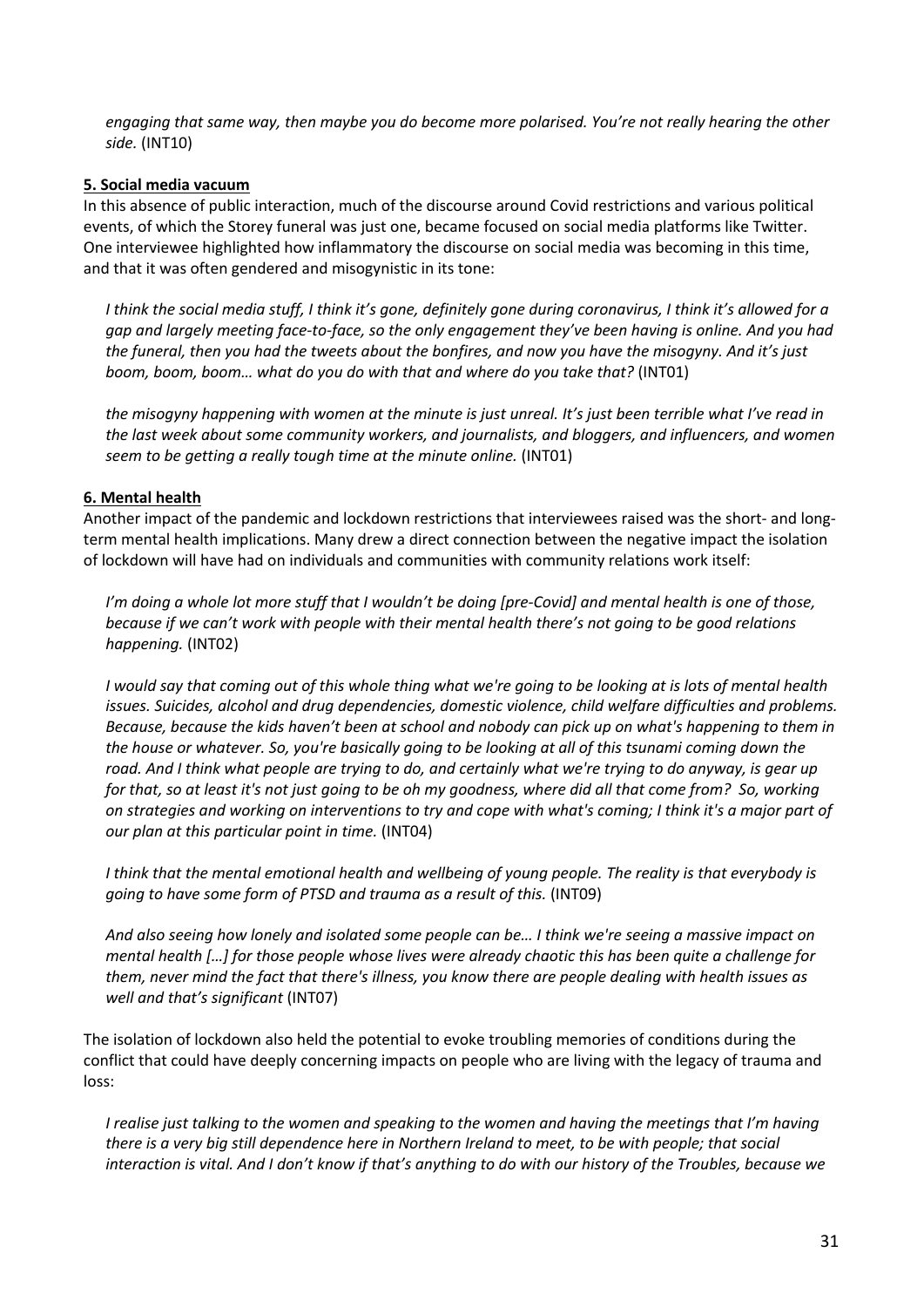*were isolated then in our own areas, and maybe it's a memory coming back to people? I don't know. I mean I will be speaking to the women on the other side of this and I will be asking those type of questions off them. […] The big thing, because we were isolated in our own communities you couldn't have went into town, there was a whole lot of things that you couldn't do during the conflict here, and now we're back there again.* (INT02)

# **7. Gendered impacts**

One particular area of concern, both directly and indirectly related to peacebuilding and community relations, was the gendered impacts of the pandemic. Many of these wider policy concerns and disproportionate impacts of the pandemic on women are reflected in the *Feminist Recovery Plan* (2020) developed by the Women's Policy Group Northern Ireland.<sup>7</sup> Speaking specifically about the gendered impacts on peacebuilding work, interviewees raised barriers of childcare and domestic labour, as well as misogyny and domestic violence preventing women from taking part in and contributing in the work of relationship building.

*one huge impact for women obviously has been lack of childcare and lack of not being in school. So, I know there's a group of women who would have loved to take part in Zoom groups and seeing their friends again and try to get their online working, but they can't. They've got kids at home. […] That's going to expose a group of women who really it will really set things back, so far.* (INT10)

*We know that lockdown has affected women who experience domestic abuse. We know that, and the advice workers are getting far more calls about it and they are doing home visits when they can. But it's at the door visits. So, that's a, for the women's centre it does feel like we've just gone back. I know this has been expressed everywhere, but we've just gone back into a war in terms of domestic abuse. In terms of women being able to engage in education and work, or even thinking about getting out to work.*  (INT10)

*It worries me because a lot of practitioners are women too, so, that would concern me. Because it seems to have got very, very negative. Very negative so, I don't know what the implications will be for me as a woman going back out again.* (INT01)

### **8. Impacts on young people**

For those working with young people, they too raised the reality that Isolation and other impacts of the pandemic are felt acutely by children and young people in ways that have significant consequences for peacebuilding and community relations. One practitioner noted that:

*we're going to be with a generation, and it could be impacted for the next five, seven years, whatever it is of lower educational attainment. And what does that mean? How do we support young people who are getting handed predicted grades? Why would I bother going to university in September? Like I think if anybody asks me, saying defer, don't go for this year. But what does that look like? What family damage has been done? […] So, we need to look at how do we help young people build resilience? How do we help them unpack what these four months, six months a year, two years whatever it's going to be, how that has impacted them?* (INT09)

Unfortunately, the sustained unrest that occurred in April 2021 brought to bear many of these concerns about the impacts on young people.

<sup>7</sup> Women's Policy Group Northern Ireland (WPG) (2020) *Feminist Recovery Plan*. Available at: https://wrda.net/wpcontent/uploads/2020/07/WPG-NI-Feminist-Recovery-Plan-2020.pdf (accessed 5 July 2021). The plan was updated with new evidence gathered in the year that followed, and a Supplementary Research Report was launched on 28 July 2021, available at: https://wrda.net/wp-content/uploads/2021/07/WPG-Feminist-Recovery-Plan-Research-Report-Womens-Voices-at-the-Core.pdf (accessed 30 July 2021).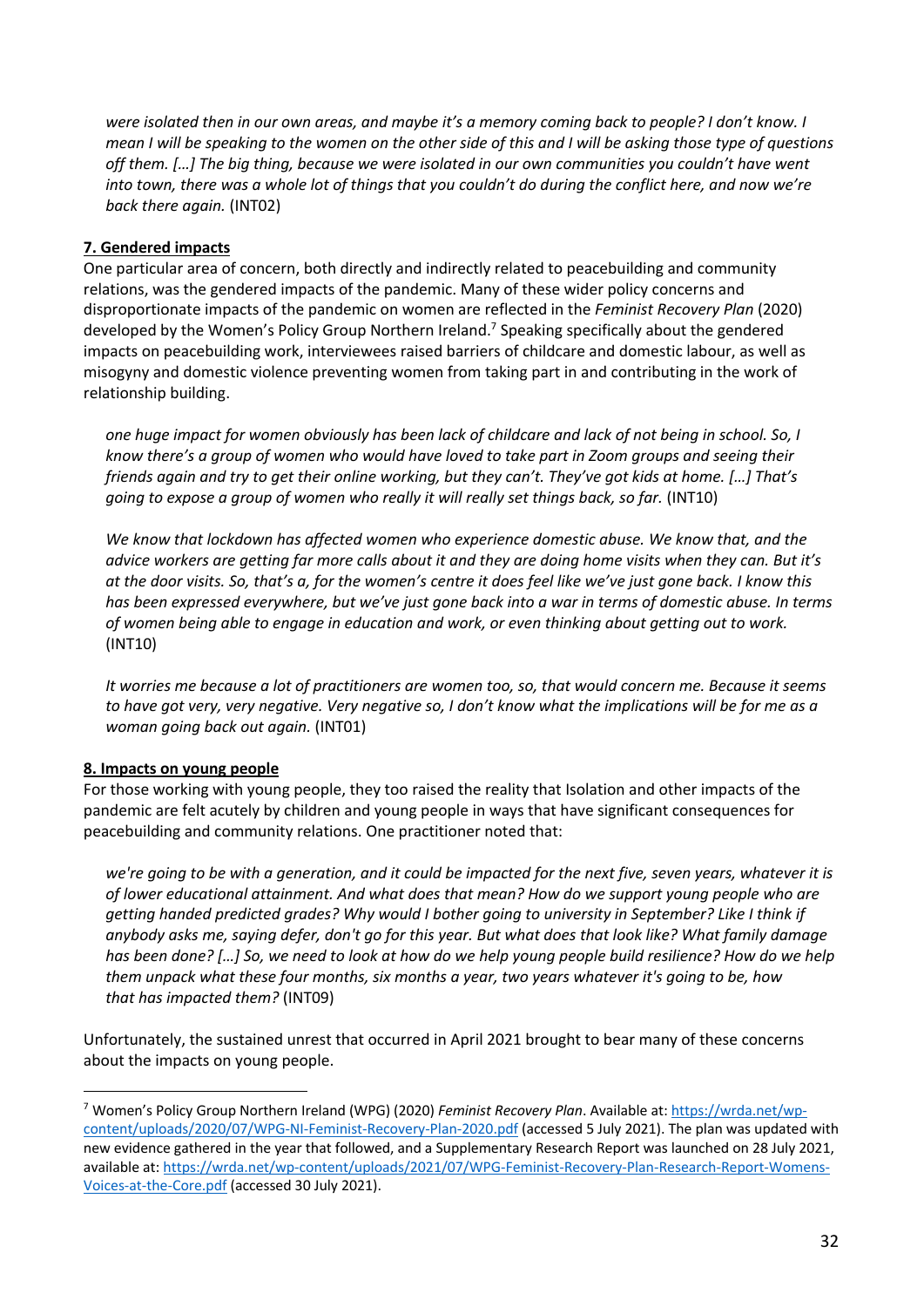#### **9. Future of peacebuilding work**

Finally, many of the interviewees spoke about the longer-term impacts of the pandemic on the work of peacebuilding and community relations.

*So, what we're long-term concerned about and I'm trying to push very far to the back of my head because it is completely out of my control is what does the community sector look like at all, in a year's time? Are they giving out funding for the kind of work that we do when we can't do it as we normally would? This is one of the reasons I'm trying my best to deliver the best program I can in limited circumstances […] So that you can show the value of the work you do.* (INT03)

*I think a lot of things – like lockdown and washing hands and staying two metres apart – a lot of things changed overnight like that and we can see all of that. But I think there are other things that are going to change subliminally in terms of priorities and issues and things like that […] I worry that peacebuilding is such an ethereal kind of activity that it will lose emphasis, or I don't know what the word is, I think it's going to suffer but not in a measurable way. And I don't know how we – and by we I mean everybody, I don't mean us as an organisation, I mean us as a society – how we prepare for that?* (INT06)

The projections above regarding how the pandemic would impact upon peacebuilding and community relations in both the short- and long-term can be viewed with hindsight nearly a year later. Some were thankfully not as acute as predicted, whereas others, such as gendered harms experienced across different arenas and the impacts upon younger people, have unfortunately rung true. Close attention to the on-going and longer-term impacts of the pandemic on peacebuilding and community relations in Northern Ireland will be required for as long as it continues, and beyond.

#### **VII. SUMMARY AND RECOMMENDATIONS**

This study provided an opportunity for practitioners to pause and reflect on their responses and adaptations in the early months of the pandemic, though only tells a partial story. At the time of writing, the pandemic has continued through additional lockdowns, roll out of vaccines and mutations of the virus threatening the re-introduction of restrictions. It will be important to reflect on how the responses described above have evolved in this time.

Several key recommendations in response to the study are summarised below:

- 1. **Formal recognition must be given for the work accomplished throughout the pandemic, not only in terms of its direct responses to the pandemic itself but for continuing to creatively push forward with core peacebuilding and community relations initiatives under such circumstances**. This recognition should include a commitment to better support grassroots peacebuilding and community relations work through more sustainable, longer-term funding, and initiatives to gather and share learning for the development of future work.
- 2. **Regardless of the method, demographics or content, relationships are at the heart of peacebuilding work, and the pandemic produced considerable challenges to the hard work of maintaining relationships and building new ones. Restoring and strengthening relationships in the wake of the pandemic should be an explicit objective of peacebuilding funding, policymaking and programmes going forward.** These relationships may refer to those built, strengthened or transformed during cross-community activities, within traditional community structures or groups, in partnerships between organisations whose objectives align and even those relationships of individuals with themselves and their past experiences. The strain of the pandemic on this crucial